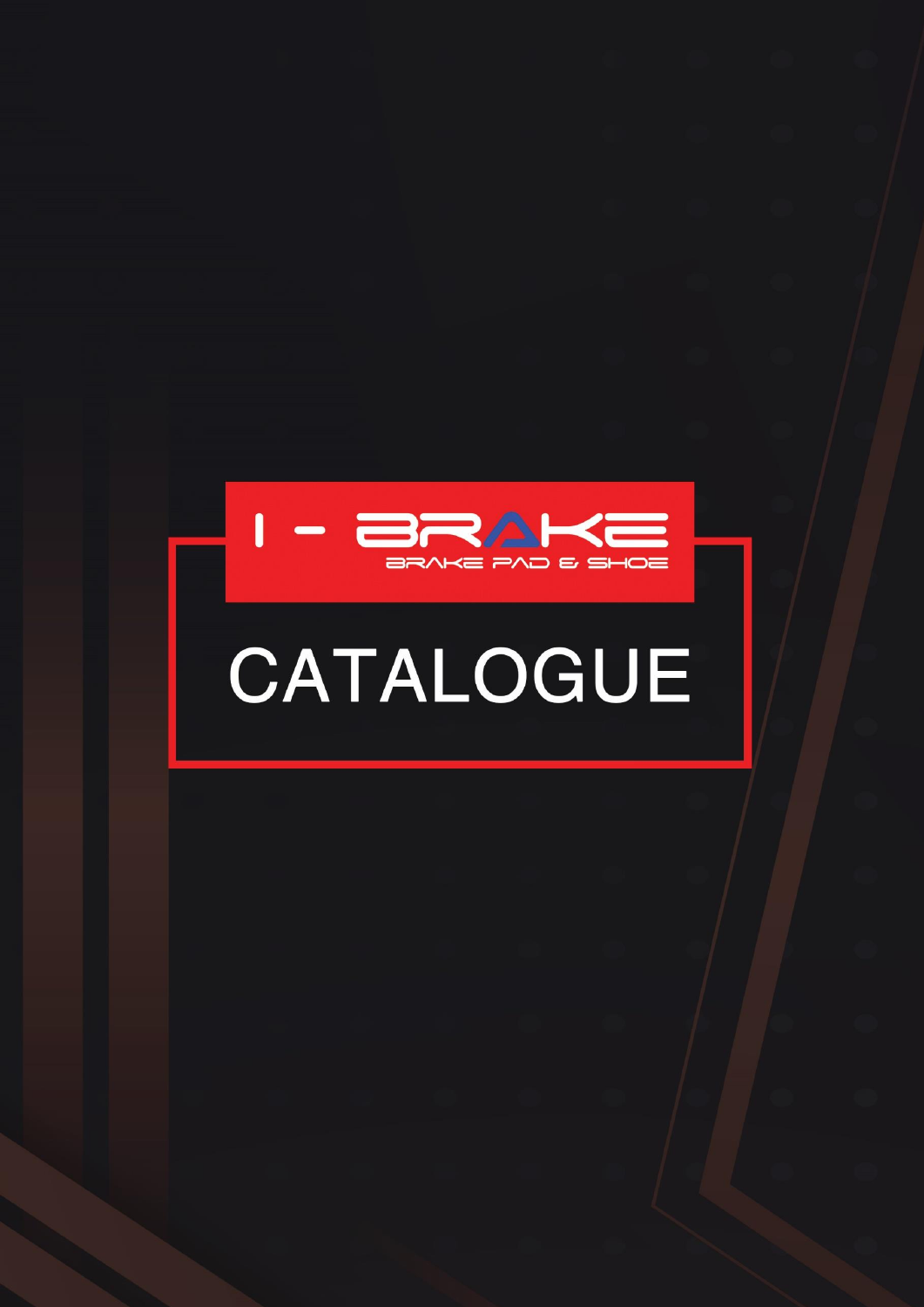# DAIHATSU

| <b>YEAR</b>     | <b>APPLICATION</b>           | <b>I-BRAKE NO.</b> |             |
|-----------------|------------------------------|--------------------|-------------|
|                 |                              | <b>FRONT</b>       | <b>REAR</b> |
| <b>BOON</b>     |                              |                    |             |
| $04.06 - 10.02$ | M300S, M310S, M312S (1000CC) | D-0051M            | N/A         |
| $10.02 - 16.04$ | M600S, M610S                 | D-0051M            | N/A         |
| $16.04 -$       | M700S, M710S                 | D-0051M            | N/A         |
|                 |                              |                    |             |
| <b>CAST</b>     |                              |                    |             |
| $15.09 -$       | LA250S (660CC)               | C-0057             | T-0046      |
| $15.09 -$       | LA260S (660CC)               | C-0057             | T-0046      |
|                 |                              |                    |             |
| <b>CHARADE</b>  |                              |                    |             |
| 83.02 - 87.02   | G11, G21, G30 (1000CC)       | C-0002             | T-0020      |
|                 |                              | C-0005             | T-0023      |
| $90.11 - 93.01$ | G100, G101 (1000CC)          | C-0008             | T-0034      |
|                 |                              | C-0019             |             |
|                 |                              |                    |             |
| COO             |                              |                    |             |
| $06.05 - 13.04$ | M401S (1300CC)               | C-9029M            | T-2397      |
|                 |                              |                    |             |
| <b>COURE</b>    |                              |                    |             |
| $90.03 - 95.01$ | L200 (660CC)                 | C-0004             | T-0027      |
| 94.08 - 98.08   | L500 (800CC)                 | $C-0015$           | T-0024      |
|                 |                              |                    |             |
| <b>COPEN</b>    |                              |                    |             |
| $02.06 - 14.05$ | <b>L880K</b>                 | C-9029M            | T-0037      |
| $14.06 -$       | <b>LA400K</b>                | C-9029M            | T-2397      |
|                 |                              |                    |             |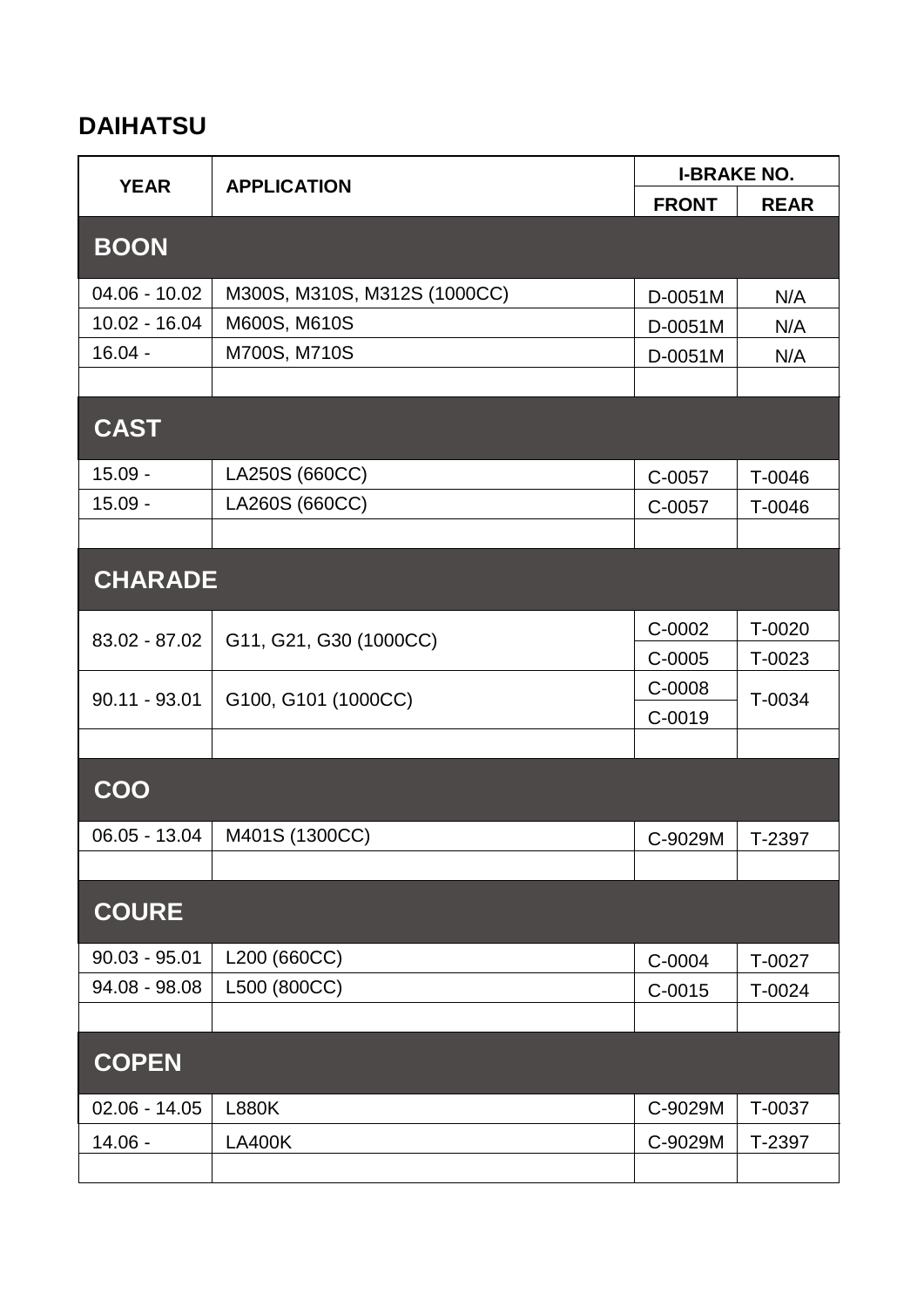| <b>YEAR</b>     | <b>APPLICATION</b>                 | <b>I-BRAKE NO.</b> |             |
|-----------------|------------------------------------|--------------------|-------------|
|                 |                                    | <b>FRONT</b>       | <b>REAR</b> |
| <b>ESSE</b>     |                                    |                    |             |
|                 |                                    |                    |             |
| $05.12 - 11.09$ | L235S                              | D-6100             | T-0027      |
| <b>HIJET</b>    |                                    |                    |             |
| $99.01 - 00.05$ | S200V, S210V (660CC)               | C-0041M            | T-0029      |
| $99.01 - 00.05$ | S200P, S200C, S210P, S210C (660CC) | C-0038M            | T-0028      |
| $00.06 - 07.12$ | S200V, S210V (660CC)               | C-0041M            | T-0038      |
| $00.06 - 07.12$ | S200P, S200C, S210P, S210C (660CC) | C-0038M            | T-0038      |
| $04.12 - 07.12$ | S320V, S330V (660CC)               | C-0038M            | T-0038      |
| 14.09 - 15.11   | S500P, S510P (660CC)               | C-0038M            | T-0038      |
| $15.11 -$       | S500P, S510P (660CC)               | C-0058             | K-0056      |
|                 |                                    |                    |             |
| <b>MIRA</b>     |                                    |                    |             |
| $02.12 - 09.08$ | L250V, L250S (660CC)               | C-6100             | T-0027      |
| $02.12 - 09.08$ | L250V, L250S TURBO 5MT (660CC)     | C-6100             | T-0027      |
| $02.12 - 09.08$ | L250V, L250S TURBO 4AT (660CC)     | C-0045             | T-0027      |
| $02.12 - 09.08$ | L260V, L260S (660CC)               | C-6100             | T-0030      |
| $02.12 - 09.08$ | L260V, L260S TURBO 5MT (660CC)     | C-6100             | T-0030      |
| $02.12 - 09.08$ | L260V, L260S TURBO 4AT (660CC)     | C-0045M            | T-0300      |
| $06.12 - 13.02$ | L275S, L275V (660CC)               | C-6100             | T-0027      |
| $06.12 - 13.02$ | L275S CUSTOM RS EQIPPED (660CC)    | C-0045M            | T-0027      |
| 06.12 - 13.02   | L285S, L285V (660CC)               | C-6100             | T-0043      |
| 13.02 - 18.03   | L285S, L285V (660CC)               | C-0045M            | T-0043      |
|                 |                                    |                    |             |
| MIRA e: S       |                                    |                    |             |
| 11.09 - 17.05   | LA300S (660CC)                     | C-6100             | T-0044      |
| 11.09 - 17.05   | LA310S (660CC)                     | C-6100             | T-0043      |
| 17.05-          | LA350S (660CC)                     | C-6100             | T-0042      |
| 17.05-          | LA360S (660CC)                     | C-6100             | T-0051      |
|                 |                                    |                    |             |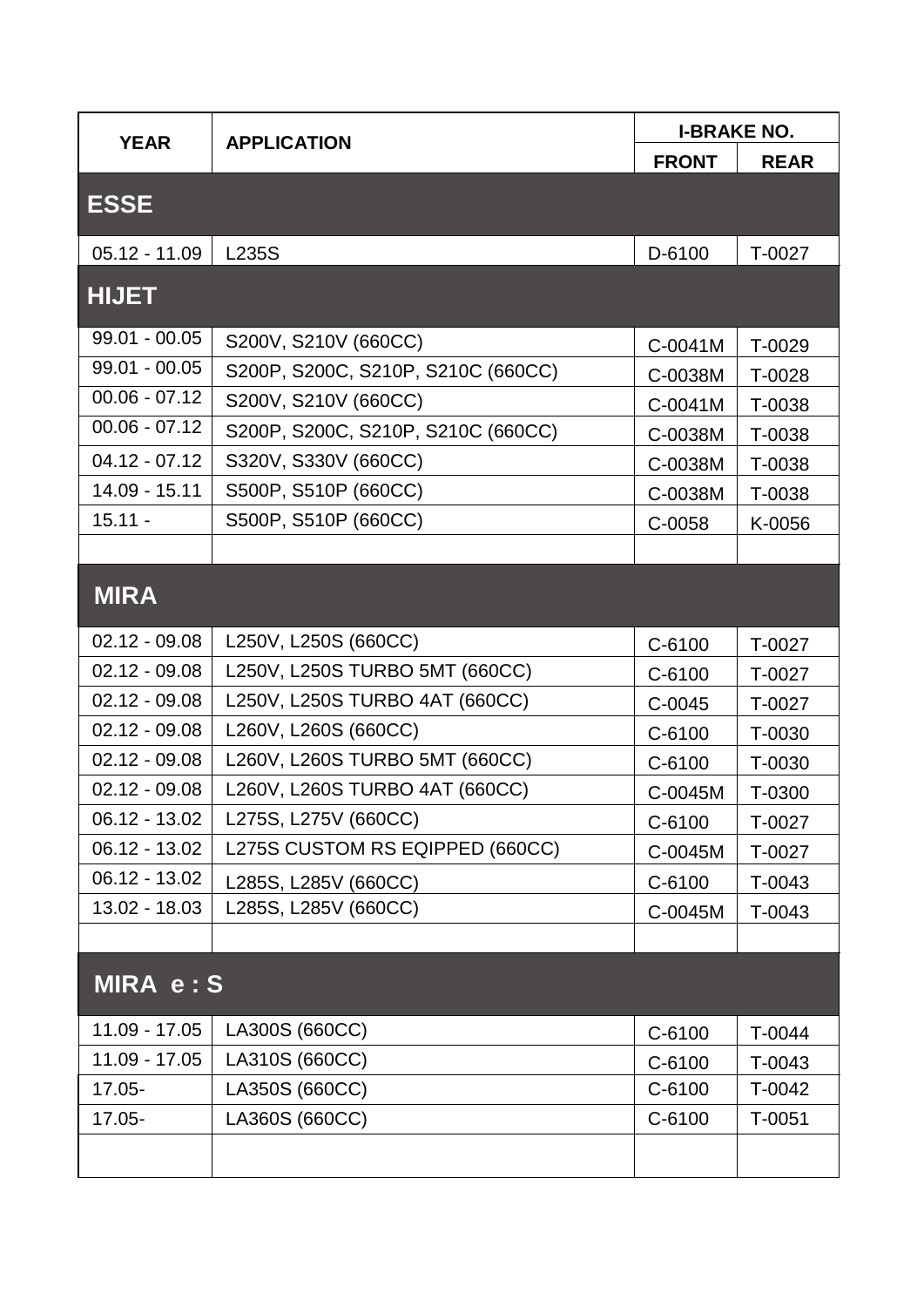|                   | <b>YEAR</b><br><b>APPLICATION</b> | <b>I-BRAKE NO.</b> |             |
|-------------------|-----------------------------------|--------------------|-------------|
|                   |                                   | <b>FRONT</b>       | <b>REAR</b> |
| <b>TERIOS KID</b> |                                   |                    |             |
| $98.10 - 00.04$   | J111G (660CC)                     | C-6070             | T-2339      |
| $98.10 - 00.04$   | J111G WITH ABS (660CC)            | C-6070             | T-2333      |
| $00.04 - 12.06$   | J131G (660CC)                     | C-6070             | T-2339      |
|                   |                                   |                    |             |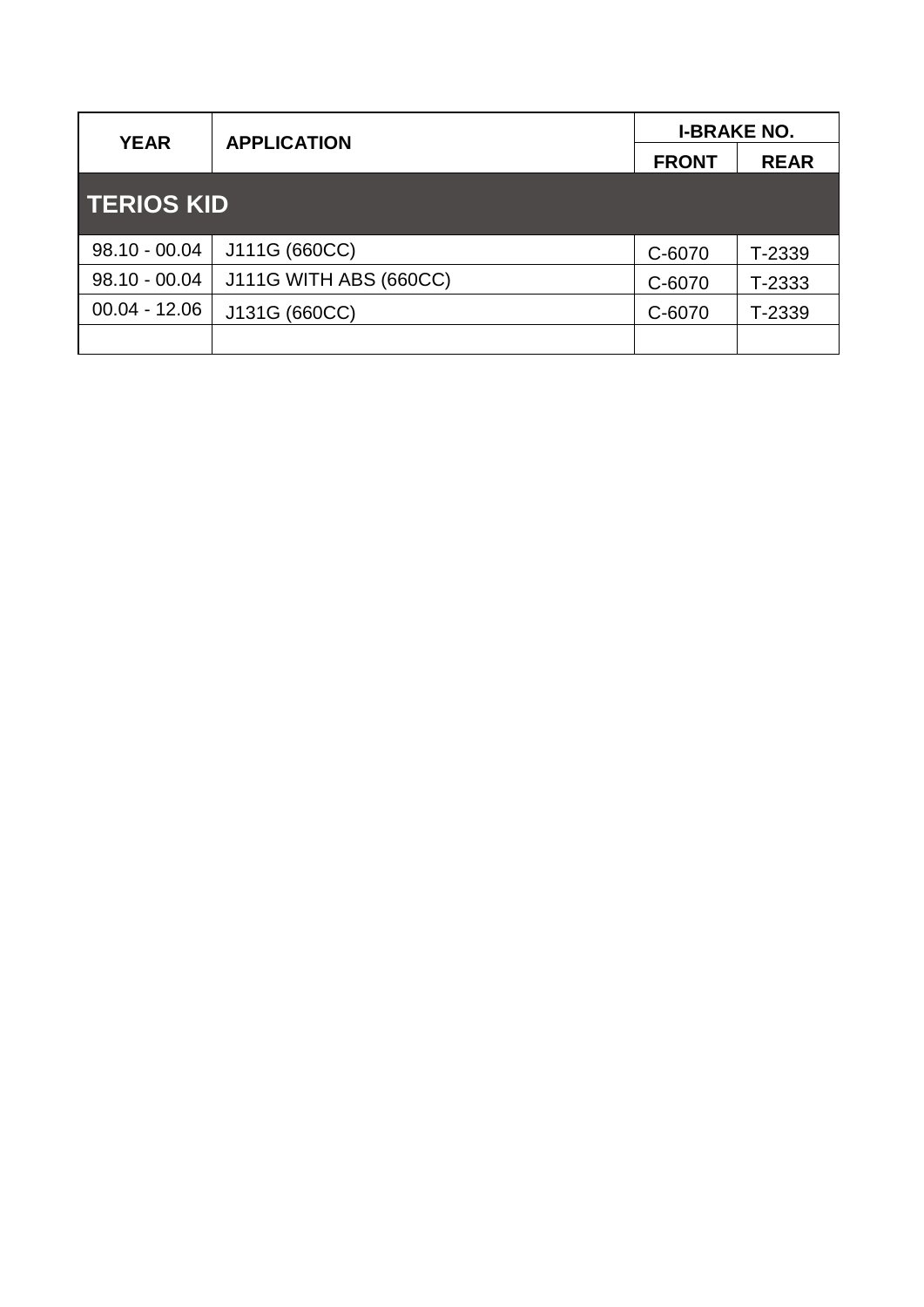#### **HONDA**

| <b>APPLICATION</b><br><b>YEAR</b> | <b>I-BRAKE NO.</b>               |              |             |
|-----------------------------------|----------------------------------|--------------|-------------|
|                                   |                                  | <b>FRONT</b> | <b>REAR</b> |
|                                   | <b>ACTY TRUCK, ACTY VAN</b>      |              |             |
| $99.05 - 09.12$                   | HA6, HA7 (660CC)                 | C-5083M      | T-5516      |
| $09.12 - 15.03$                   | HA8, HA9, HH5, HH6 (660CC)       | C-5083M      | T-5516      |
| $15.03 -$                         | HA8, HA9, HH5, HH6 (660CC)       | C-5223M      | T-5516      |
|                                   |                                  |              |             |
| <b>AIRWAVE</b>                    |                                  |              |             |
| $05.04 - 10.08$                   | GJ1, GJ2 (1500CC)                | C-5168       | T-5524      |
|                                   |                                  |              |             |
| BR-V                              |                                  |              |             |
| $16.01 -$                         | DG1 (1500CC)                     | OR.          | $T-5524$    |
|                                   |                                  |              |             |
| <b>CITY</b>                       |                                  |              |             |
| $96.04 - 02.11$                   | SX8 EXI (1300CC)                 | C-5019       | $T-5518$    |
| $02.11 - 05.09$                   | GD6 L13A i-DSI (1300CC)          | C-5073       | T-5546      |
| $05.09 - 08.09$                   | GD6 L13A i-DSI FACELIFT (1300CC) | C-5073       | T-5546      |
| $08.09 - 12.05$                   | GM (1300CC)                      | C-5070       | T-5519      |
| $12.05 - 21.07$                   | GM FACELIFT (1300CC)             | C-5070       | T-5547      |
| $12.05 - 21.07$                   | GM FACELIFT (1500CC)             | C-5168       | $T-5520$    |
|                                   |                                  |              |             |
| <b>CIVIC</b>                      |                                  |              |             |
| 87.09 - 91.08                     | EC (1300CC)                      | C-5019       | $T-5520$    |
| $91.09 - 95.08$                   | EG8 (1500CC)                     | C-5019       | C-5042      |
| $95.09 - 00.08$                   | EK3 (1500CC)                     | C-5019       | C-5049      |
| $00.06 - 05.09$                   | ES (1500CC)                      | C-5174M      | C-5056M     |
| $05.08 - 12.04$                   | FD1 (1800CC)                     | C-5174M      | C-5137M     |
| $11.01 - 15.09$                   | FB2 (1800CC)                     | C-5091       | C-5137M     |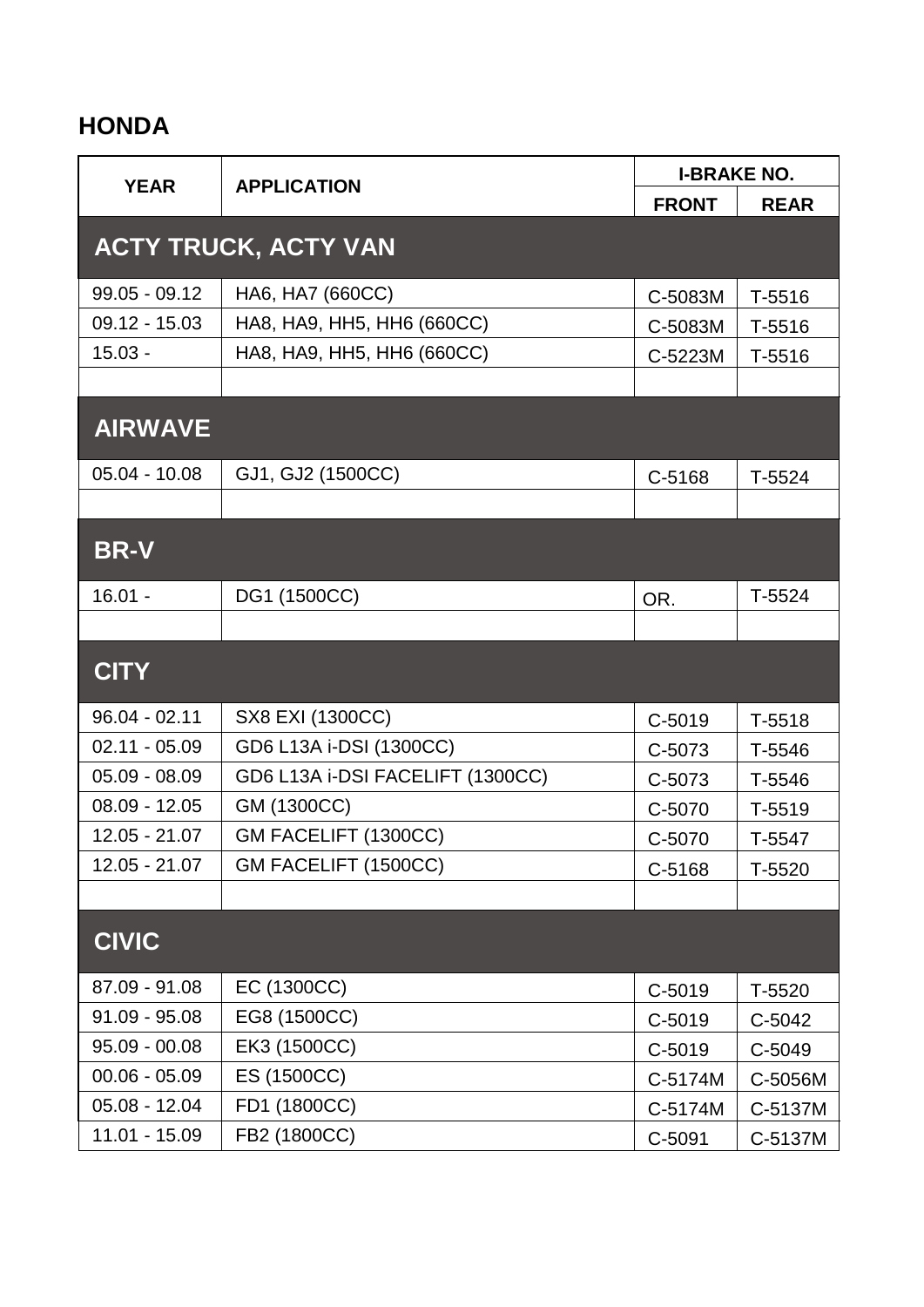| <b>YEAR</b>         | <b>APPLICATION</b>          | <b>I-BRAKE NO.</b> |             |
|---------------------|-----------------------------|--------------------|-------------|
|                     |                             | <b>FRONT</b>       | <b>REAR</b> |
| $15.10 -$           | <b>FC1 TURBO (1500CC)</b>   | $C-5128$           | C-5243M     |
| $15.10 -$           | FC5 (1800CC)                | C-5091             | C-5137M     |
| <b>CROSSROAD</b>    |                             |                    |             |
| $07.02 - 10.08$     | RT1 (1800CC)                | $C-5122$           | C-5137M     |
|                     |                             |                    |             |
| <b>FREED, SPIKE</b> |                             |                    |             |
| $08.05 - 16.09$     | GB3, GB4, GP3 (1500CC)      | C-5168M            | N/A         |
| $16.09 -$           | GB5, GB6 (1500CC)           | C-5168M            | N/A         |
|                     |                             |                    |             |
| <b>INSIGHT</b>      |                             |                    |             |
| 09.02 - 14.03       | ZE2 HYBRID (1300CC)         | C-5168M            | T-5547      |
| $18.12 -$           | ZE4 HYBRID (1500CC)         | N/A                | C-5254M     |
|                     |                             |                    |             |
| <b>JADE</b>         |                             |                    |             |
| $15.02 -$           | FR4 (1500CC)                | C-5128M            | N/A         |
|                     |                             |                    |             |
| <b>LIFE</b>         |                             |                    |             |
| $03.09 - 08.11$     | <b>JB5 (660CC)</b>          | C-5083M            | $T-5541$    |
| $03.09 - 08.11$     | JB6 4WD (660CC)             | C-5083M            | T-5516      |
| $03.09 - 08.11$     | JB7 TURBO (660C)            | C-5134M            | T-5541      |
| $08.11 -$           | <b>JC2 (660CC)</b>          | C-5034             | T-5547      |
|                     |                             | C-5134M            | T-5547      |
|                     |                             |                    |             |
| N- BOX, N BOX +     |                             |                    |             |
| $11.12 -$           | JF1 (660CC)                 | C-5034             | $T-5541$    |
| $11.12 -$           | JF1, JF2 WITH TURBO (660CC) | C-5134M            | T-5541      |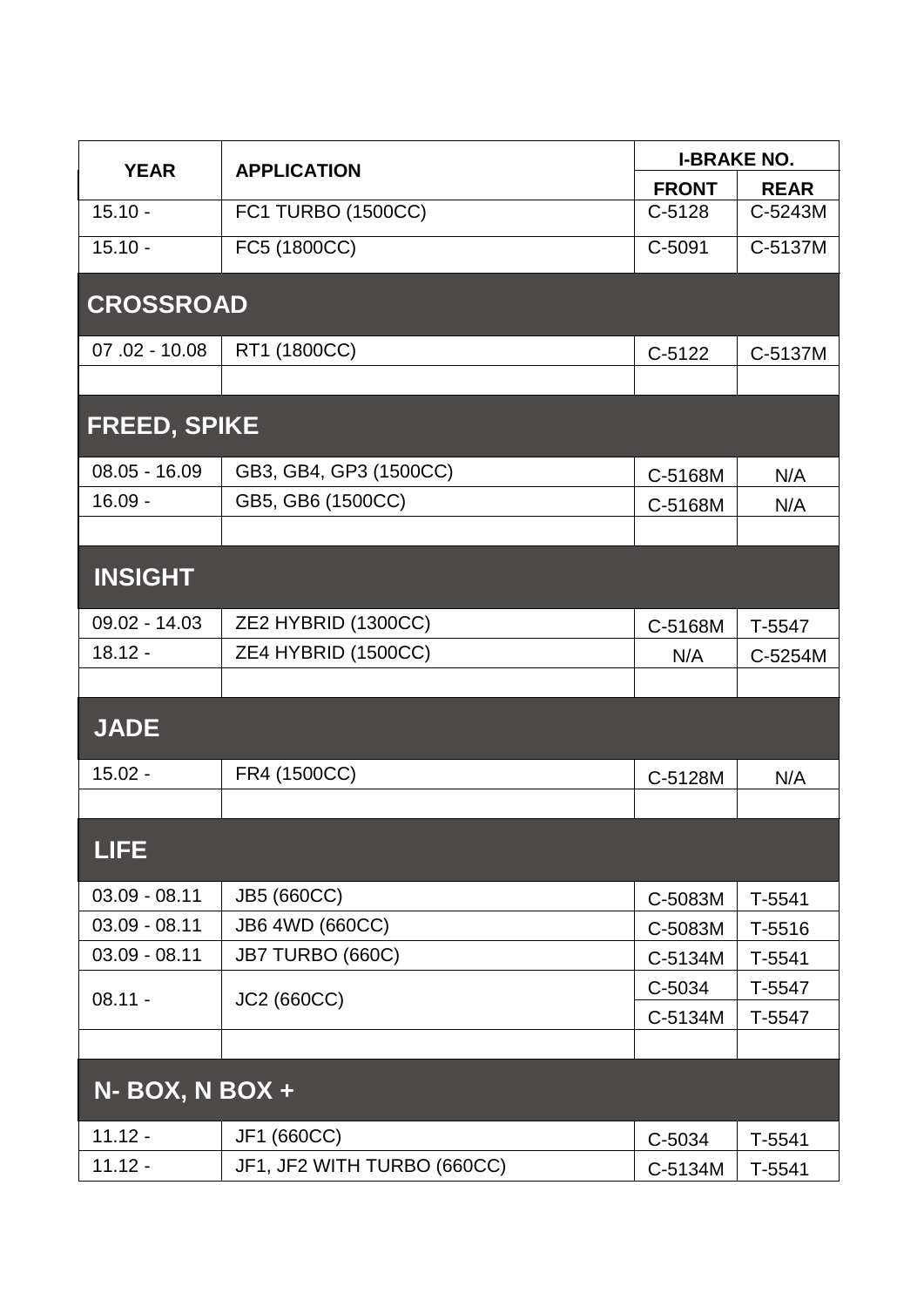| <b>YEAR</b> | <b>APPLICATION</b>               | <b>I-BRAKE NO.</b> |             |
|-------------|----------------------------------|--------------------|-------------|
|             |                                  | <b>FRONT</b>       | <b>REAR</b> |
| N-ONE       |                                  |                    |             |
| $12.11 -$   | JG1, JG2 (660CC)                 | C-5034             | T-5541      |
| $12.11 -$   | JG1, JG2 WITH TURBO (660CC)      | C-5134M            | T-5541      |
|             |                                  |                    |             |
| VEZEL       |                                  |                    |             |
| $13.11 -$   | RU3 FWD, RU4 4WD HYBRID (1500CC) | C-5214M            | C-5226M     |
|             |                                  |                    |             |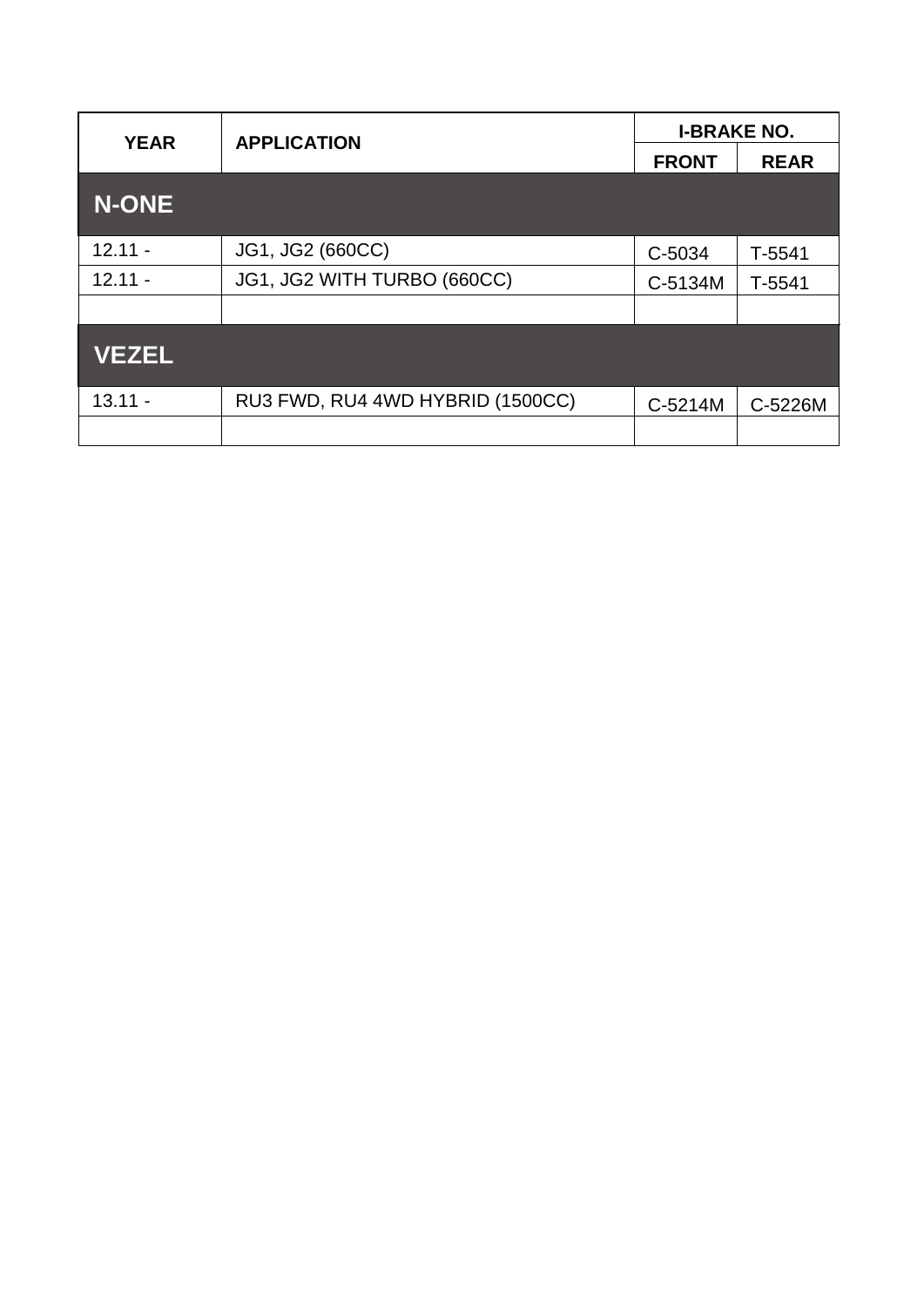#### HYUNDAI

| <b>YEAR</b><br><b>APPLICATION</b> | <b>I-BRAKE NO.</b>           |              |             |
|-----------------------------------|------------------------------|--------------|-------------|
|                                   |                              | <b>FRONT</b> | <b>REAR</b> |
| <b>ASLAN</b>                      |                              |              |             |
| 14.10 - 15.03                     | (3000CC, 3300CC)             | N/A          | C-11211M    |
|                                   |                              |              |             |
| <b>ATOS</b>                       |                              |              |             |
| $97.09 -$                         |                              | C-11109M     | T-11162     |
| $01.07 - 03.12$                   | (1000CC)                     | C-11145M     | T-11162     |
| $05.05 - 06.12$                   | MX ATOS - INDONESIA (1100CC) | C-11145M     | T-11162     |
|                                   |                              |              |             |
| <b>ATOZ</b>                       |                              |              |             |
| $98.01 - 00.11$                   | (800CC)                      | C-11109M     | T-11162     |
| $00.11 - 03.02$                   | (800CC)                      | C-11145M     | T-11162     |
|                                   |                              |              |             |
| <b>AVENTE HYBRID</b>              |                              |              |             |
| 09.06 - 13.12                     | (1500CC)                     | N/A          | C-11118M    |
|                                   |                              |              |             |
| <b>BLUE ON</b>                    |                              |              |             |
| 11.01 - 11.11   MOTOR             |                              | N/A          | N/A         |
|                                   |                              |              |             |
| <b>COUPE</b>                      |                              |              |             |
| $02.01 - 06.12$                   | (1600CC)                     | C-11148M     | T-11189     |
| $06.09 - 08.10$                   | (1600CC)                     | C-11148M     | C-1113M     |
| $07.03 - 08.10$                   | <b>JAPAN (2700CC)</b>        | C-11148M     | C-1113M     |
| <b>ELANTRA</b>                    |                              |              |             |
| 11.03-13.10                       | (1600CC)                     | C-11283M     | T-11224     |
| 13.10 - 15.11                     | (1600CC)                     | C-11283M     | T-11224     |
| $16.08 -$                         | (2000CC)                     | N/A          | C-11355M    |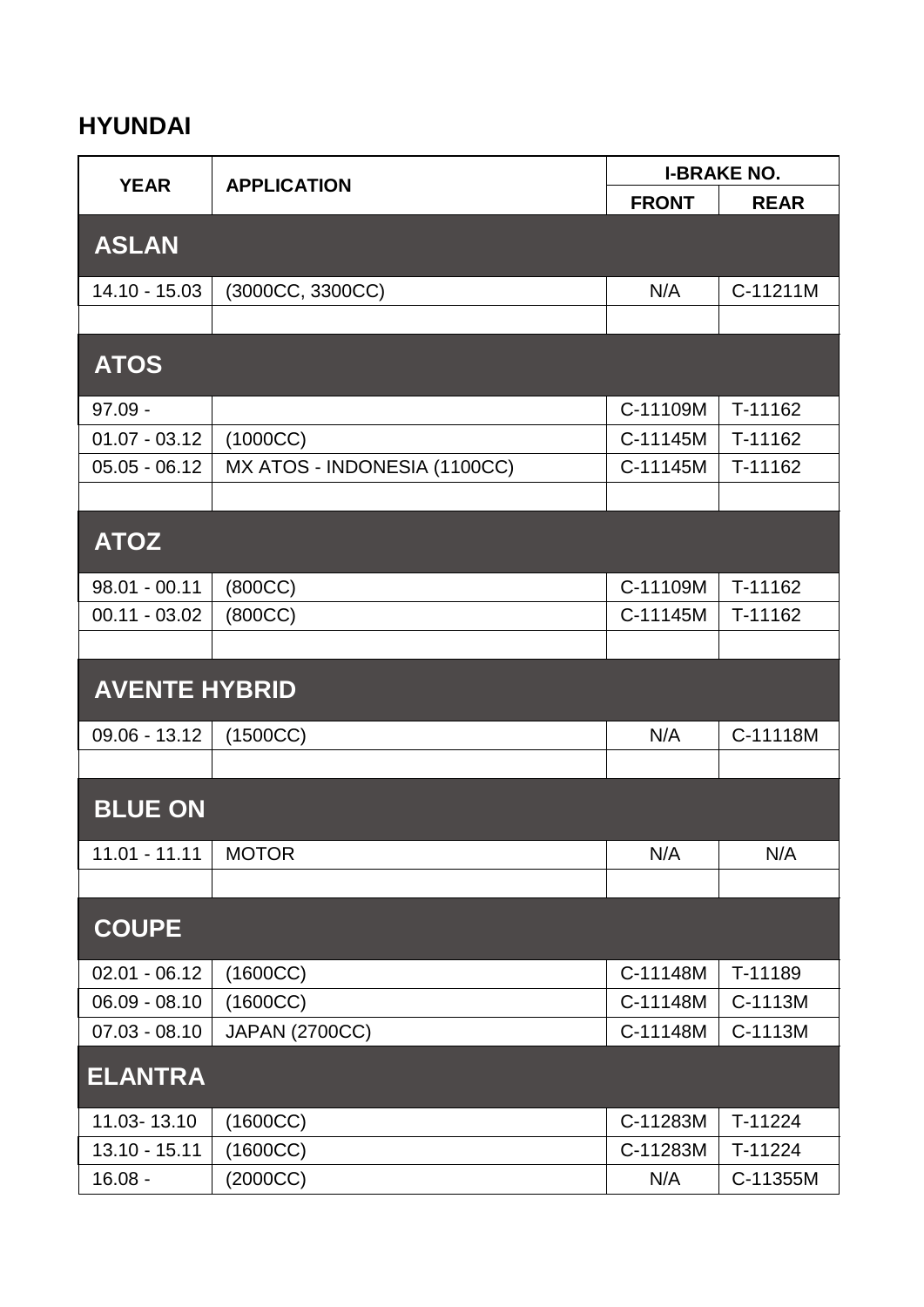| <b>YEAR</b><br><b>APPLICATION</b> | <b>I-BRAKE NO.</b>       |              |             |
|-----------------------------------|--------------------------|--------------|-------------|
|                                   |                          | <b>FRONT</b> | <b>REAR</b> |
| <b>EXCEL</b>                      |                          |              |             |
| $90 - 94$                         | X2 (1300CC)              | C-11091M     | T-11155     |
|                                   |                          |              |             |
| 145                               |                          |              |             |
| $10.02 - 14.04$                   | (2400CC)                 | C-11299M     | C-11195M    |
| $10.07 - 14.05$                   | (2400CC)                 | C-11230M     | C-11195M    |
|                                   |                          |              |             |
| <b>IONIQ ELECTRIC</b>             |                          |              |             |
| $16.05 -$                         | MOTOR-88KW               | N/A          | C-11355M    |
|                                   |                          |              |             |
| <b>MAXCRUZ</b>                    |                          |              |             |
| 13.02 - 15.08                     | (2200CC)                 | C-11198M     | C-11280M    |
|                                   |                          |              |             |
|                                   | PORTER - SHAHZORE - H100 |              |             |
| $96.03 - 04.05$                   | 2500CC                   | C-11112M     | T-3350      |
|                                   |                          |              |             |
| <b>SANTA FE</b>                   |                          |              |             |
| $12.06 - 15.05$                   | (2200CC)                 | C-11198M     | C-11280M    |
| $15.05 -$                         |                          | C-11394M     | N/A         |
|                                   |                          |              |             |
| <b>SANTRO</b>                     |                          |              |             |
| $98.09 - 05.03$                   | <b>PLUS (1000CC)</b>     | C-11109M     | T-11162     |
| $00 - 05.05$                      | <b>CLUB (1000CC)</b>     | C-11145M     | T-11162     |
|                                   |                          |              |             |
| <b>TIBURON</b>                    |                          |              |             |
| $06.09 - 08.10$                   | (2000CC)                 | C-11148M     | C-1113M     |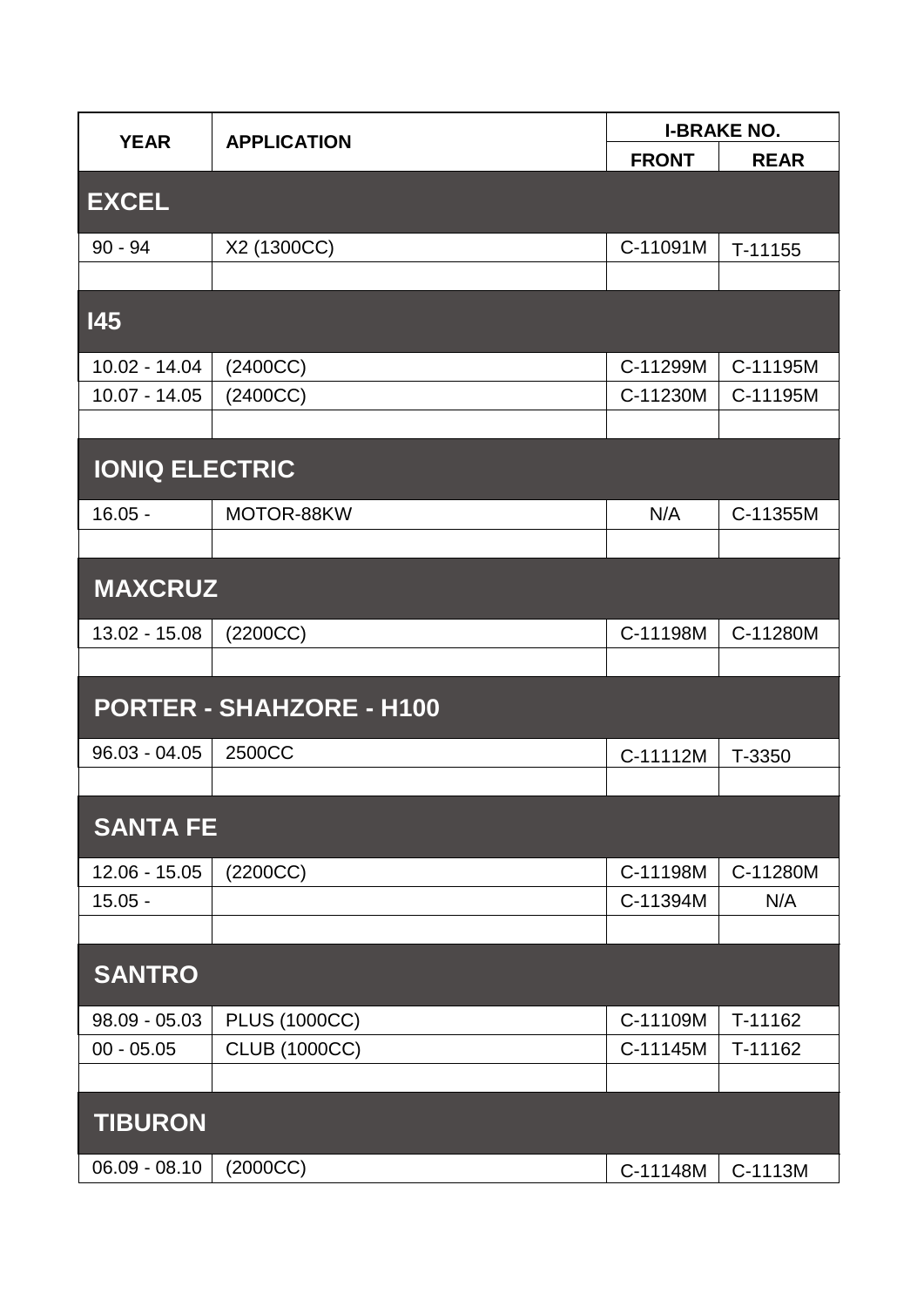| <b>YEAR</b>     | <b>APPLICATION</b> | <b>I-BRAKE NO.</b> |             |
|-----------------|--------------------|--------------------|-------------|
|                 |                    | <b>FRONT</b>       | <b>REAR</b> |
| <b>TUCSON</b>   |                    |                    |             |
| $20.09 -$       | PTLI20 (2000CC)    | C-11427M           | C-11355     |
|                 |                    |                    |             |
| XG              |                    |                    |             |
| $01.03 - 05.11$ | (2500CC)           | C-11103M           | C-11118M    |
|                 |                    |                    |             |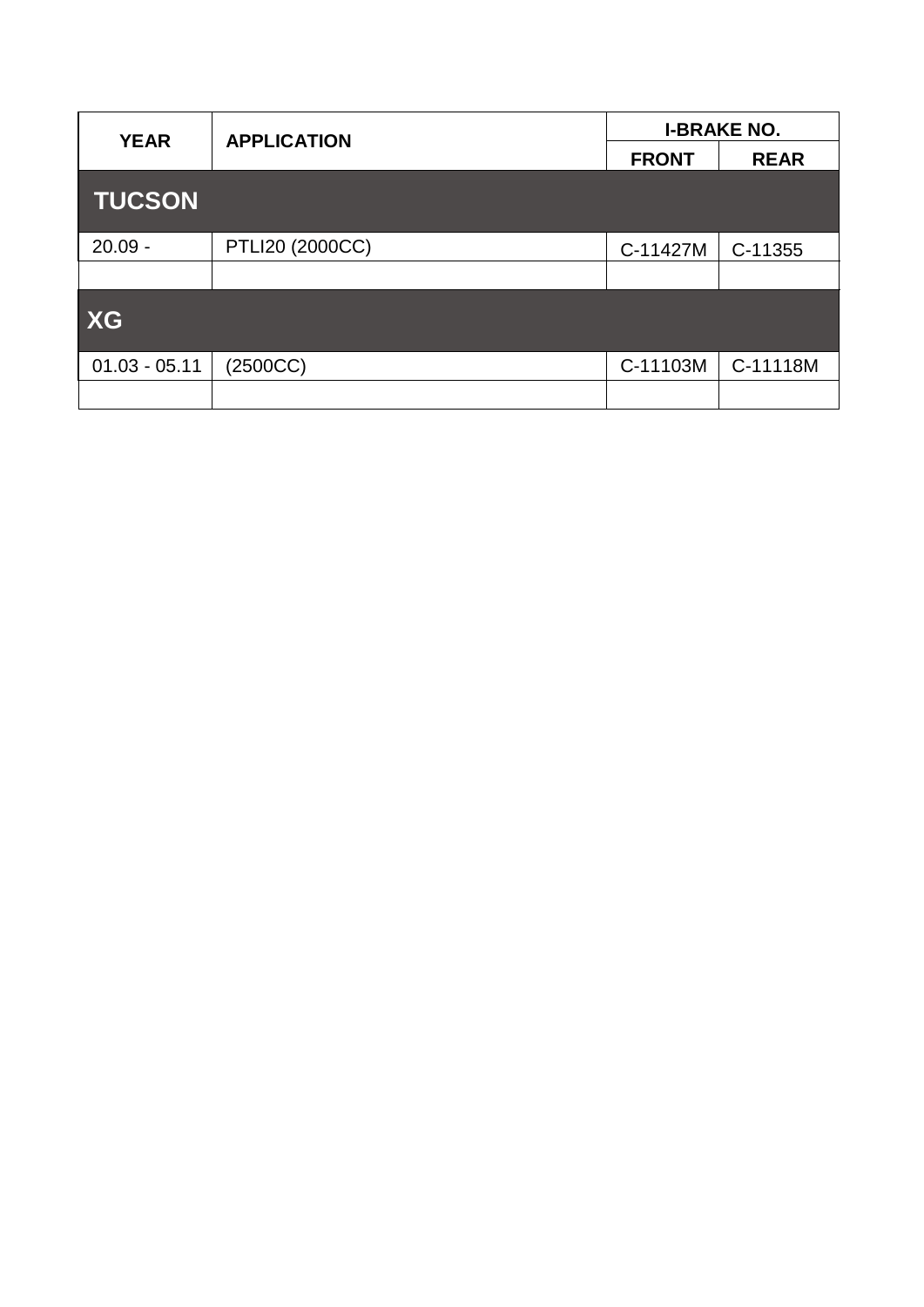## ISUZU

| <b>APPLICATION</b><br><b>YEAR</b> | <b>I-BRAKE NO.</b>  |              |             |
|-----------------------------------|---------------------|--------------|-------------|
|                                   |                     | <b>FRONT</b> | <b>REAR</b> |
| <b>BRAVA</b>                      |                     |              |             |
| $92 -$                            | TFR, TFS            | C-4029M      | T-4452      |
|                                   |                     |              |             |
| <b>CROSS WIND</b>                 |                     |              |             |
| $90.09 - 96.01$                   | <b>TBR (2200CC)</b> | N/A          | T-4452      |
| $06.10 -$                         | <b>TBR (2500CC)</b> | C-4029M      | N/A         |
|                                   |                     |              |             |
| <b>D MAX</b>                      |                     |              |             |
| $16.04 -$                         | RT50 (3000CC)       | C-4057M      | N/A         |
|                                   |                     |              |             |
| ELF (KAD, KAG)                    |                     |              |             |
| 75.05 - 80                        | KAD41, KAD51        | $T-4418$     | T-4427      |
|                                   |                     |              | $T-4419$    |
|                                   |                     |              |             |
| ELF (NJR)                         |                     |              |             |
| $14.12 -$                         | NJR (2999CC)        | C-4068M      | T-4461      |
|                                   |                     |              |             |
| ELF (QKR)                         |                     |              |             |
| $10.11 -$                         | QKR (2771CC)        | $T-4425$     | T-4458      |
|                                   |                     |              |             |
| <b>ELF 400</b>                    |                     |              |             |
| $08.07 -$                         | NPR7SS              | C-4052       | T-4459      |
|                                   |                     | C-4060M      |             |
|                                   |                     |              |             |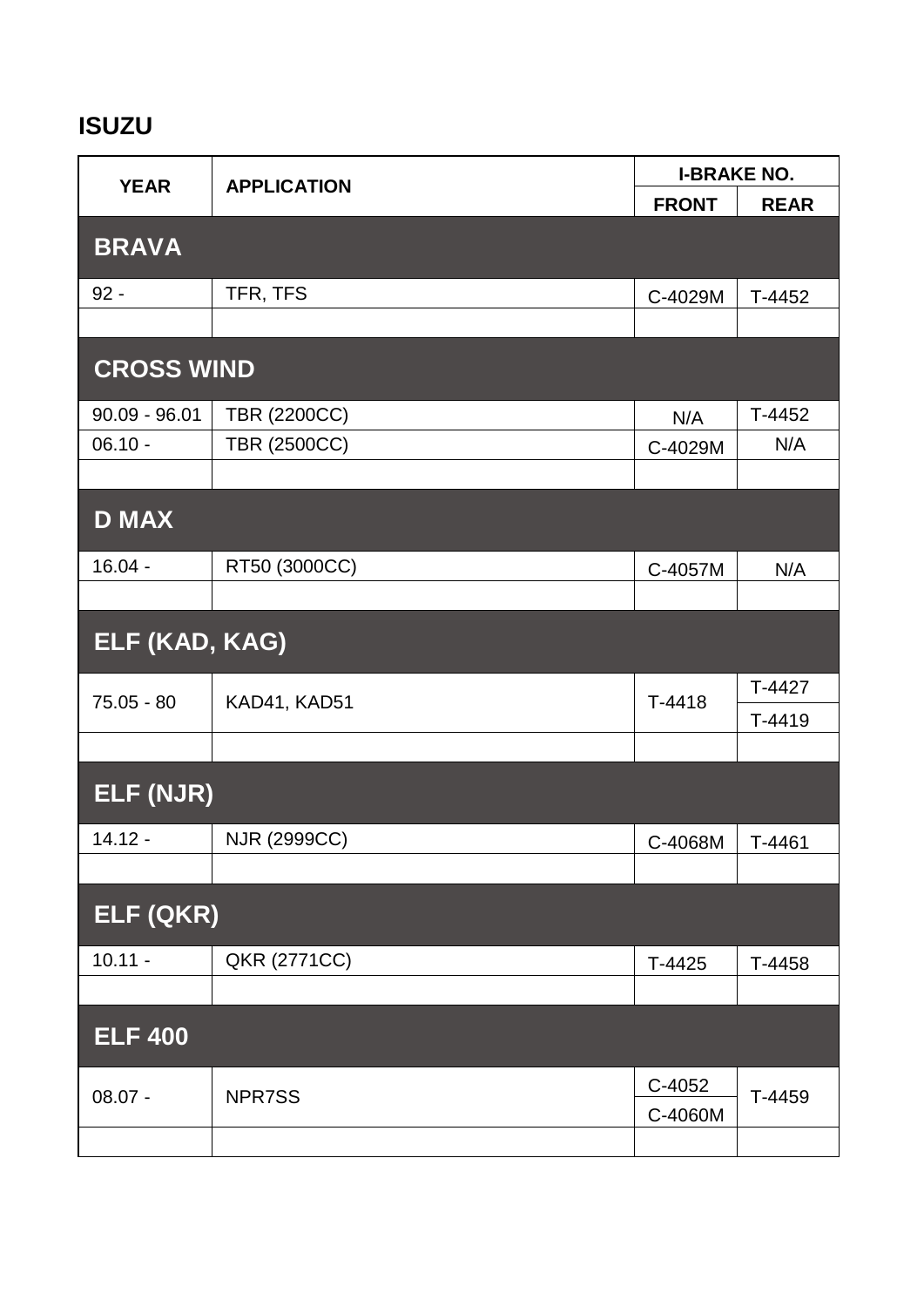| <b>YEAR</b>     | <b>APPLICATION</b>                |     | <b>I-BRAKE NO.</b> |             |
|-----------------|-----------------------------------|-----|--------------------|-------------|
|                 |                                   |     | <b>FRONT</b>       | <b>REAR</b> |
| <b>ERGA</b>     |                                   |     |                    |             |
| $97 -$          | <b>LV280</b>                      |     | $T-1246$           | N/A         |
| $98 -$          | LV233                             |     | T-4413             | N/A         |
|                 |                                   |     |                    |             |
| <b>FRONTERA</b> |                                   |     |                    |             |
| $92 -$          |                                   |     | C-4029M            | N/A         |
|                 |                                   |     |                    |             |
| MU-7, ALTERRA   |                                   |     |                    |             |
| $04.11 -$       | <b>UCR, UCS (3000CC)</b>          |     | C-4055M            | T-4467      |
| $13.12 -$       | <b>UCR (3000CC)</b>               |     | C-4057M            | T-4467      |
|                 |                                   |     |                    |             |
| MU-X            |                                   |     |                    |             |
| $13.10 -$       | <b>UCR, UCS (3000CC)</b>          |     | C-4057M            | C-5190      |
| $14.07 -$       | UCR, UCS                          | 2WD | C-4057M            | C-5190      |
|                 | 4WD                               |     | T-4473             |             |
| $16.03 -$       | UCR, UCS (1900CC, 2500CC, 3000CC) |     | C-4057M            | C-5190      |
|                 |                                   |     |                    |             |
| <b>PANTHER</b>  |                                   |     |                    |             |
| $00.08 -$       | <b>TBR (2500CC)</b>               |     | C-4029M            | $T-4452$    |
|                 |                                   |     |                    | N/A         |
|                 |                                   |     |                    |             |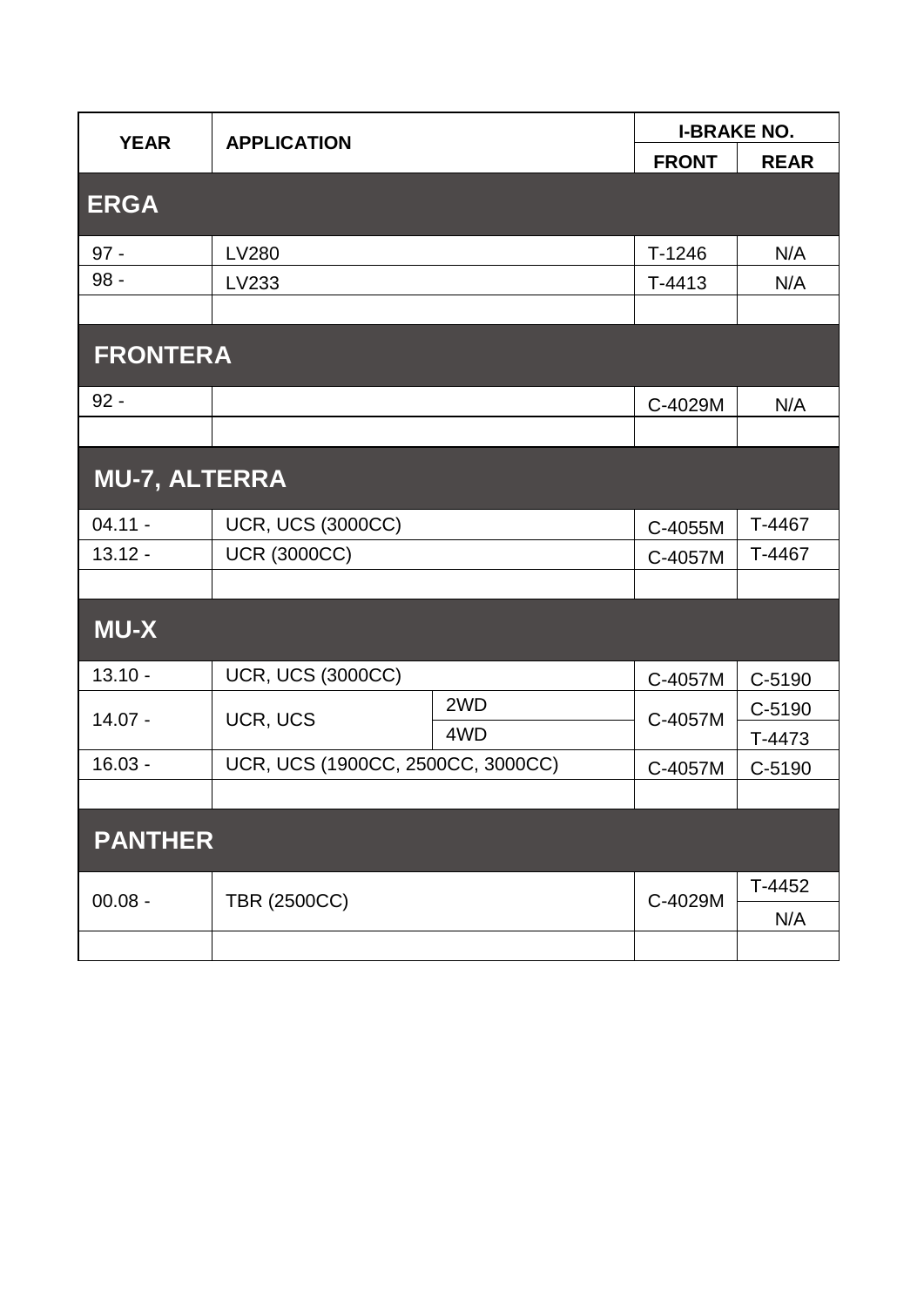# KIA

| <b>APPLICATION</b>    | <b>I-BRAKE NO.</b>      |              |             |
|-----------------------|-------------------------|--------------|-------------|
| <b>YEAR</b>           |                         | <b>FRONT</b> | <b>REAR</b> |
| <b>AVELLA</b>         |                         |              |             |
|                       |                         |              |             |
| 94.01 - 99.11         | (1300CC)                | C-3062M      | N/A         |
| $98.12 - 00.02$       | W/O ABS                 | C-3062M      | T-3388      |
|                       |                         |              |             |
| <b>BONGO FRONTIER</b> |                         |              |             |
|                       |                         |              |             |
| $97.04 - 03.12$       | (2700CC)                | C-3047M      | N/A         |
|                       |                         |              |             |
| <b>CARNIVAL</b>       |                         |              |             |
|                       |                         |              |             |
| $98.06 - 05.11$       | <b>KV-II (2500CC)</b>   | C-11166M     | T-11179     |
| 06.11 - 14.04         | VQ (2200CC)             | C-11236M     | C-11239M    |
| 14.04 - 21.01         | <b>VP (2200CC)</b>      | C-11469M     | C-11239M    |
|                       |                         |              |             |
| CEE'D                 |                         |              |             |
|                       |                         |              |             |
| $13.11 - 14.10$       | 1600CC, 6MT, 2WD        | C-11305M     | C-11297M    |
| $15.08 - 16.12$       | 1600CC 2WD              | C-11305M     | C-11355M    |
|                       |                         |              |             |
| <b>CLARUS</b>         |                         |              |             |
|                       |                         |              |             |
| $96.01 - 00.04$       |                         | C-11126M     | T-3386      |
|                       |                         |              |             |
| <b>CLASSIC</b>        |                         |              |             |
|                       |                         |              |             |
| $90 - 99.07$          | (1000CC)                | C-3050M      | T-3369      |
|                       |                         |              |             |
| <b>GRAND CARNIVAL</b> |                         |              |             |
|                       |                         |              |             |
| $05.07 - 06.12$       | WAGON LONG 11P (2900CC) | C-11236M     | C-11239M    |
| $05.07 - 06.12$       | <b>WAGON SHORT 9P</b>   | C-11236M     | C-11239M    |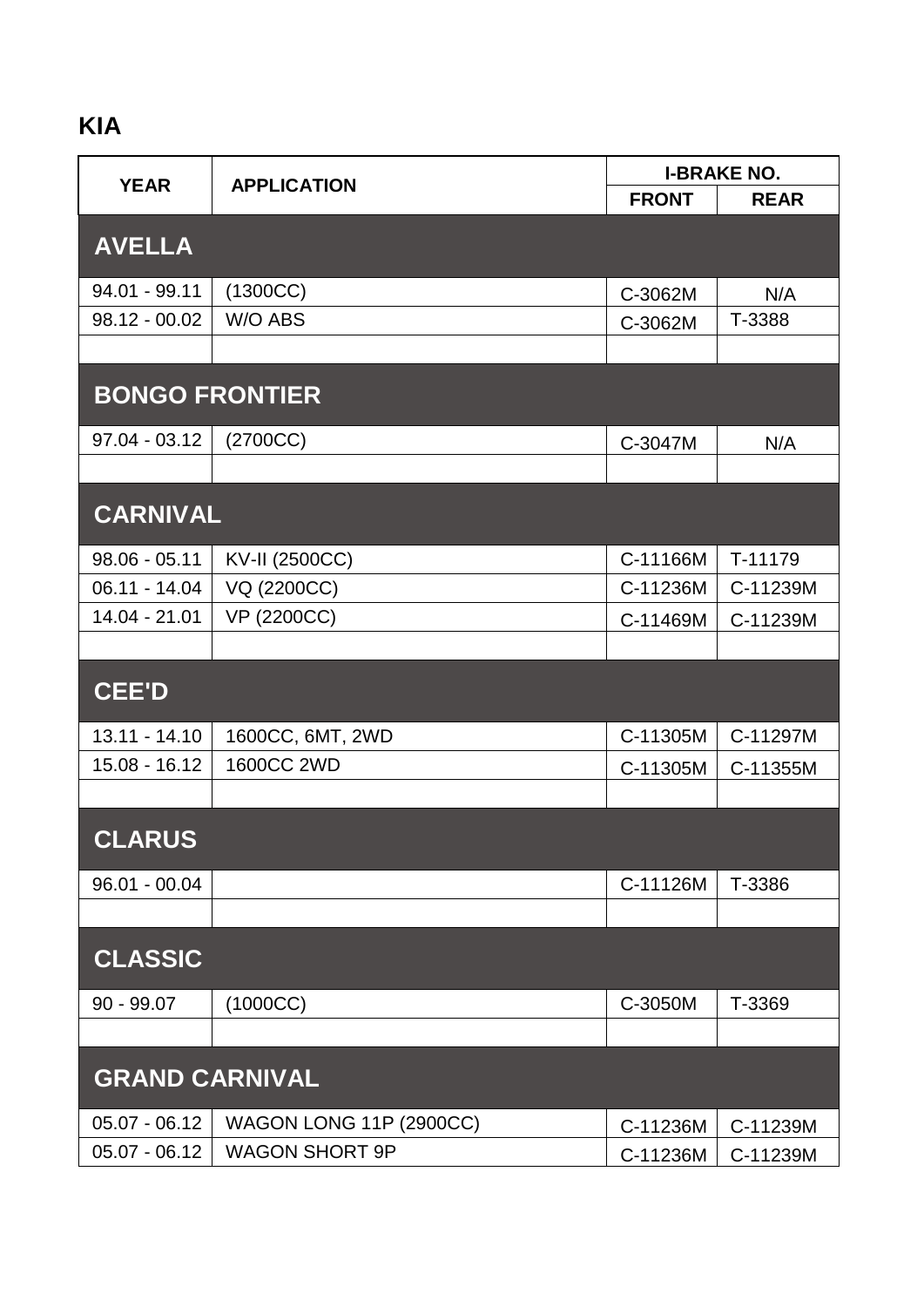| <b>YEAR</b>     | <b>APPLICATION</b>     |                    | <b>I-BRAKE NO.</b> |             |
|-----------------|------------------------|--------------------|--------------------|-------------|
|                 |                        |                    | <b>FRONT</b>       | <b>REAR</b> |
| $06.10 - 14.04$ | <b>WAGON LONG 7P</b>   |                    | C-11198M           | C-11280M    |
| $06.10 - 14.04$ | <b>WAGON SHORT 9P</b>  |                    | C-11236M           | T-11228     |
|                 |                        |                    |                    |             |
| <b>JOICE</b>    |                        |                    |                    |             |
| $99.08 - 03.03$ |                        |                    | C-11220M           | T-11141     |
|                 |                        |                    |                    |             |
| K <sub>3</sub>  |                        |                    |                    |             |
| $12.08 - 16.03$ | 1600CC                 | <b>DISC 15INCH</b> | C-11283M           | C-11297M    |
|                 |                        | <b>DISC 16INCH</b> | C-11305M           |             |
| $15.11 -$       | 1600CC                 | <b>DISC 15INCH</b> | C-11379M           | C-11352M    |
|                 |                        | <b>DISC 16INCH</b> | C-11382M           |             |
|                 |                        |                    |                    |             |
| <b>LOTZE</b>    |                        |                    |                    |             |
| $05.09 - 06.12$ | INCL.TAXI (1500CC)     |                    | C-11148M           | C-11118M    |
| $06.09 - 08.08$ | INCL.TAXI (1500CC)     |                    | C-11148M           | C-11118M    |
|                 |                        |                    |                    |             |
| <b>PICANTO</b>  |                        |                    |                    |             |
| $11 -$          | PG620 (1000CC)         |                    | C-11274M           | T-11238M    |
|                 |                        |                    |                    |             |
| <b>SPORTAGE</b> |                        |                    |                    |             |
| $15.09 -$       | QL (2000CC)            |                    | C-11427M           | C-11355M    |
|                 |                        |                    |                    |             |
| <b>STONIC</b>   |                        |                    |                    |             |
| $17.06 -$       | <b>YB CUV (1400CC)</b> |                    | N/A                | C-11297M    |
|                 |                        |                    |                    |             |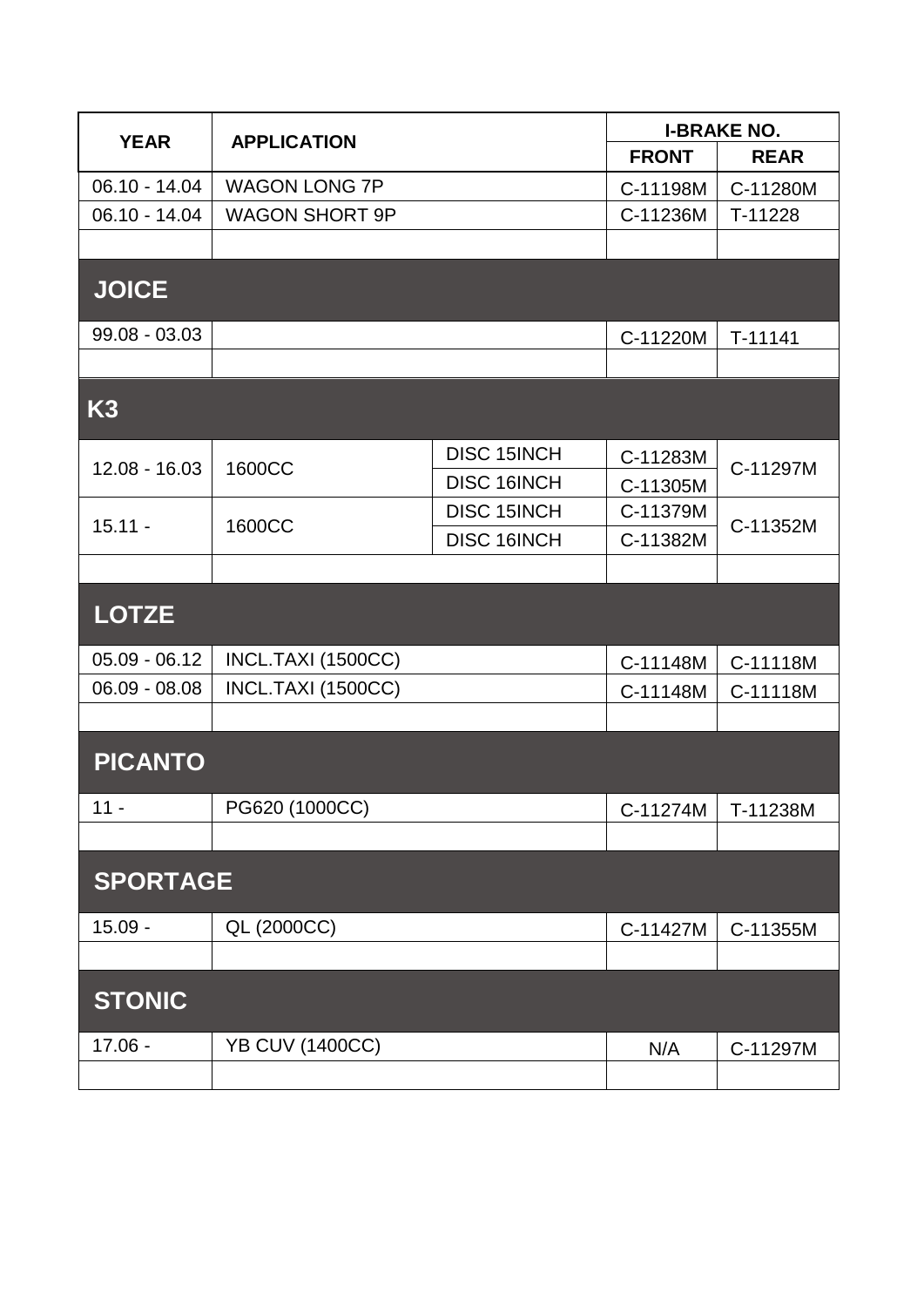#### MITSUBISHI

| <b>YEAR</b>     | APPLICATION                                                                                                                                         | <b>I-BRAKE NO.</b> |             |
|-----------------|-----------------------------------------------------------------------------------------------------------------------------------------------------|--------------------|-------------|
|                 |                                                                                                                                                     | <b>FRONT</b>       | <b>REAR</b> |
|                 | eK ACTIVE - CLASSY - SPORT - WAGON                                                                                                                  |                    |             |
| $01.10 - 06.09$ | H81W (660CC)                                                                                                                                        | C-6100             | T-6726      |
| $06.09 - 07.08$ | H82W (660CC)                                                                                                                                        | C-6100             | T-6726      |
| $07.09 - 13.05$ | H82W (660CC)                                                                                                                                        | C-6103             | T-6726      |
| 13.06 - 19.03   | B11W [WITH CUSTOM] (660CC)                                                                                                                          | C-6159M            | T-6726      |
| 13.06 - 19.03   | B11W [TURBO] (660CC)                                                                                                                                | C-9061M            | T-6726      |
| $19.03 -$       | B33W, B36W (660CC)                                                                                                                                  | C-6159M            | T-6745      |
|                 |                                                                                                                                                     |                    |             |
|                 |                                                                                                                                                     |                    |             |
|                 | eK SPACE - X SPACE - X                                                                                                                              |                    |             |
| 14.02 - 19.03   | B11A (660CC)                                                                                                                                        | C-6159M            | T-6745      |
| 14.02 - 19.03   | <b>B11A [TURBO] (660CC)</b>                                                                                                                         | C-9061M            | T-6745      |
| $19.03 -$       | B34W, B35W, B37W, B38W (660CC)                                                                                                                      | C-6159M            | T-6745      |
| $20.03 -$       | B34A, B35A, B37A, B38A (660CC)                                                                                                                      | C-6159M            | T-6745      |
|                 |                                                                                                                                                     |                    |             |
| <b>LANCER</b>   |                                                                                                                                                     |                    |             |
| 83.10 - 88.06   | C11A, A12V (1300CC)                                                                                                                                 | C-6010             | T-6670      |
| 85.01 - 92.03   | C32V, C34V (1500CC)                                                                                                                                 | $C-6010$           | T-6701      |
| $91.10 - 96.08$ | CA1A (1300CC)                                                                                                                                       | $C - 6010$         | T-6712      |
| $00.03 - 13.08$ | CS1A (1300CC)                                                                                                                                       | C-6109             |             |
| $00.03 - 13.08$ | CS2A (1500CC)                                                                                                                                       | C-6127             |             |
|                 |                                                                                                                                                     |                    |             |
| L200, TRITON    |                                                                                                                                                     |                    |             |
| $86.01 - 01.03$ | K02T (2000cc 2WD), K03T (2600cc 2WD),<br>K04T 92500cc DIESEL 2WD), K11T (1600cc<br>2WD), K13T (2600cc 2WD), K22T (2000cc<br>4WD), K35T (2400cc 4WD) | C-6018M            | T-6664      |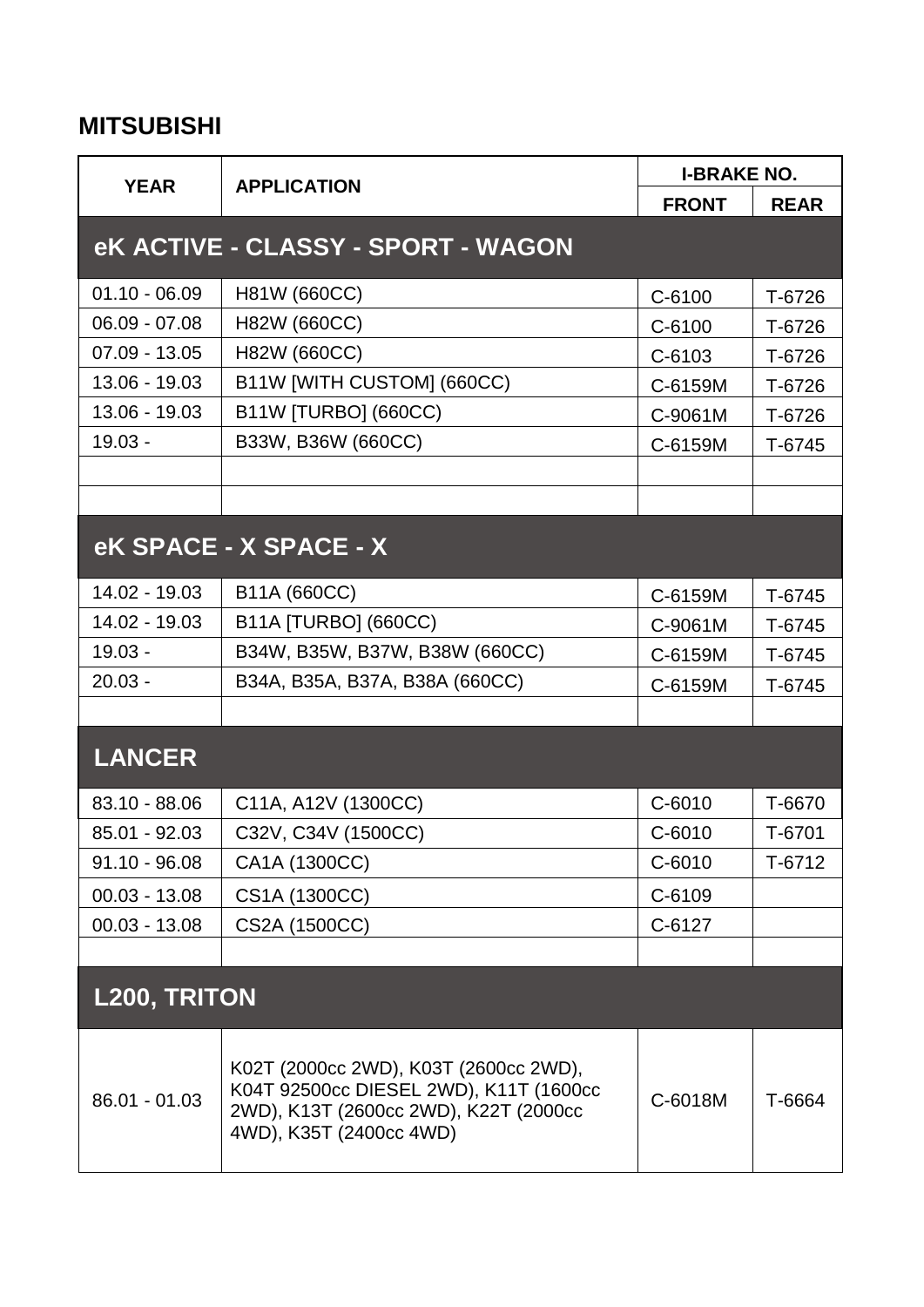| <b>YEAR</b><br><b>APPLICATION</b> |                                          | <b>I-BRAKE NO.</b> |             |
|-----------------------------------|------------------------------------------|--------------------|-------------|
|                                   |                                          | <b>FRONT</b>       | <b>REAR</b> |
| L300                              |                                          |                    |             |
| 86.09 - 13.12                     | P02V, P03V, P03W, P04W, P05V, P05W, P12V | C-6018M            | T-6686      |
| <b>PAJERO MINI</b>                |                                          |                    |             |
| 94.12 - 98.08                     | H51A, H56A (660CC)                       | C-6083             | T-6687      |
| 94.12 - 98.08                     | H51A, H56A (660CC)                       | C-6089             | T-6687      |
| $98.09 -$                         | H53A, H58A (660CC)                       | C-6089             | T-6723      |
|                                   |                                          |                    |             |
| <b>PAJERO</b>                     |                                          |                    |             |
| $91.01 - 00.08$                   | V23C, V24C, V25W, V26WG, V43W (2400CC)   | C-6085             | C-6054      |
| $91.01 - 00.08$                   | V24W, WG [WITHOUT TURBO] (3000CC)        | C-6018             | C-6054      |
| $00.08 - 06.10$                   | V63W, V65W, V68W, V73W, V75W (3000CC)    | C-6085             | C-6054      |
| $06.10 -$                         | V83W, V88W, V87W, V88W (2800CC)          | C-6085             | C-6054      |
| $08.10 -$                         | V97W, V98W (2800CC)                      | C-2228M            | C-2090      |
|                                   |                                          |                    |             |
| <b>RVR</b>                        |                                          |                    |             |
| $10.02 -$                         | GA3W (1800CC)                            | C-6108             | C-6106      |
| $11.10 - 12.10$                   | GA4W (1800CC)                            | C-6108             | C-6106      |
| $12.10 -$                         | GA4W (1800CC)                            | C-6108             | C-6146      |
|                                   |                                          |                    |             |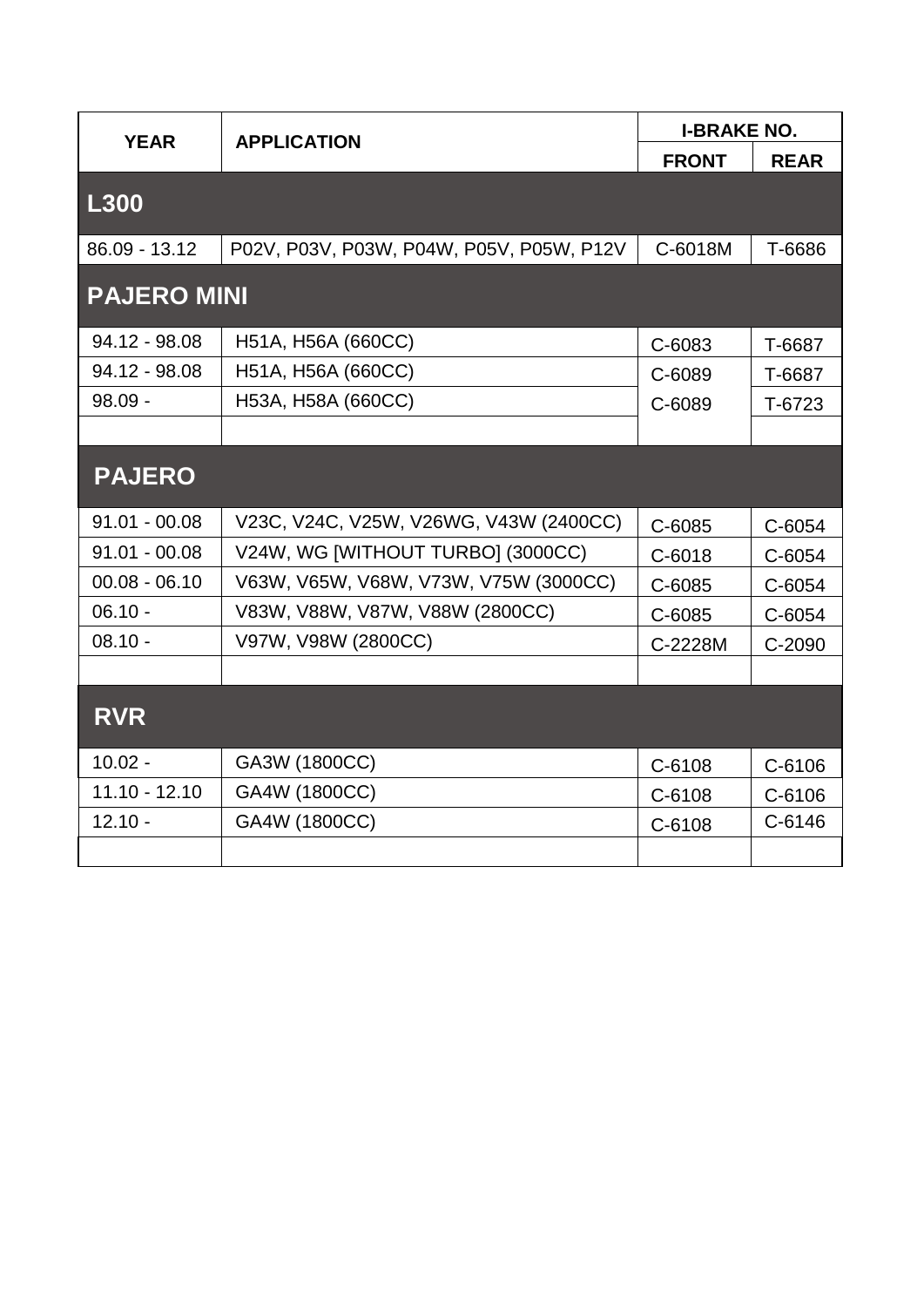## NISSAN

| <b>YEAR</b>         | <b>APPLICATION</b>    | <b>I-BRAKE NO.</b> |             |
|---------------------|-----------------------|--------------------|-------------|
|                     |                       | <b>FRONT</b>       | <b>REAR</b> |
| <b>AD RESORT</b>    |                       |                    |             |
| $93.07 -$           | <b>HY10</b>           | C-1176             | T-1170      |
|                     |                       |                    |             |
| <b>AD VAN</b>       |                       |                    |             |
| $99.09 - 05.10$     | Y11 (1300CC)          | $C-1250$           | $T-1267$    |
|                     |                       |                    |             |
| <b>CLIPPER</b>      |                       |                    |             |
| $03.10 - 13.12$     | U71V, U72V (660CC)    | C-6103             | T-6729      |
|                     |                       |                    |             |
| <b>CUBE</b>         |                       |                    |             |
| $11.07 -$           | Z12                   | C-1216M            | T-1264      |
|                     |                       |                    |             |
| <b>DATSUN CROSS</b> |                       |                    |             |
| $18.01 -$           | <b>UADON (1200CC)</b> | C-9050M            | N/A         |
|                     |                       |                    |             |
| <b>E-NV200</b>      |                       |                    |             |
| $14.06 -$           | <b>MEOM</b>           | C-1267M            | C-1286M     |
| $14.06 -$           | <b>MEOM</b>           | C-1355M            |             |
|                     |                       |                    |             |
| <b>FUGA</b>         |                       |                    |             |
| $05.03 - 10.05$     | Y50                   | C-1231M            | C-1244M     |
|                     |                       |                    |             |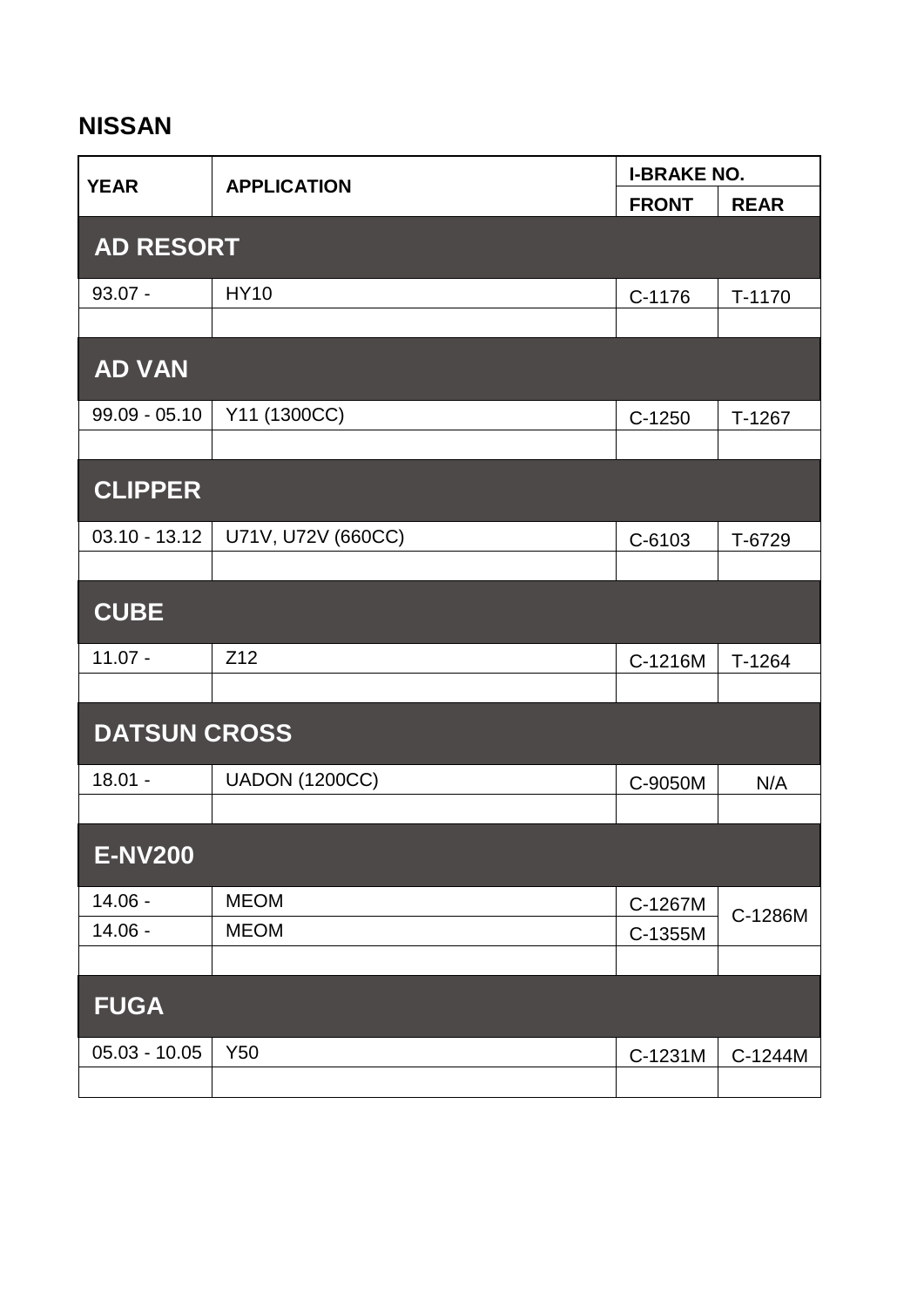| <b>YEAR</b>     | <b>APPLICATION</b>  |                                  | <b>I-BRAKE NO.</b> |             |
|-----------------|---------------------|----------------------------------|--------------------|-------------|
|                 |                     |                                  | <b>FRONT</b>       | <b>REAR</b> |
| <b>JUKE</b>     |                     |                                  |                    |             |
|                 |                     |                                  |                    |             |
| $10.07 -$       | <b>F15E</b>         | <b>REAR DRUM</b><br><b>MODEL</b> | C-1119M            | T-1264      |
|                 |                     | <b>REAR DISC MODEL</b>           |                    | C-1286M     |
| $10.11 -$       | YF15 (1500CC)       |                                  | C-1119M            | T-1264      |
| $10.11 -$       | F15 (1500CC)        |                                  | C-1119M            | $C-1244$    |
| $11.05 -$       | F15N (1500CC)       |                                  | C-1316M            | T-1264      |
| $12.01 - 14.05$ | <b>F15E</b>         |                                  | C-1119M            | C-1286M     |
| $12.01 -$       | F15E (1500CC TURBO) |                                  | C-1316M            | C-1286M     |
|                 |                     |                                  |                    |             |
| <b>LANNIA</b>   |                     |                                  |                    |             |
|                 |                     |                                  |                    |             |
| $05.02 - 11.01$ | U15Z (1600CC)       |                                  | C-1316M            | C-1286M     |
|                 |                     |                                  |                    |             |
| LEAF            |                     |                                  |                    |             |
|                 |                     |                                  |                    |             |
| 11.09 - 13.01   | <b>ZEO</b>          |                                  | C-1267M            | C-1286M     |
|                 |                     |                                  |                    |             |
| <b>MARCH</b>    |                     |                                  |                    |             |
|                 |                     |                                  |                    |             |
| $92.01 - 02.03$ | K11 (1000CC)        |                                  | $C-1233$           | $T-1204$    |
| $02.03 - 05.08$ | K12 (1000CC)        |                                  | $C-1250$           | $T-1261$    |
|                 |                     |                                  |                    |             |
| <b>ROGUE</b>    |                     |                                  |                    |             |
|                 |                     |                                  |                    |             |
| $07.09 -$       | S35                 |                                  | $C-1276$           | C-1244M     |
|                 |                     |                                  |                    |             |
| SKYLINE, 240KGT |                     |                                  |                    |             |
|                 |                     |                                  |                    |             |
| $80.01 - 82.05$ | <b>GC210D</b>       |                                  | C-1007             | $T-1148$    |
| $82.05 -$       | R30                 |                                  | $C-1013$           | $C-1015$    |
|                 |                     |                                  |                    |             |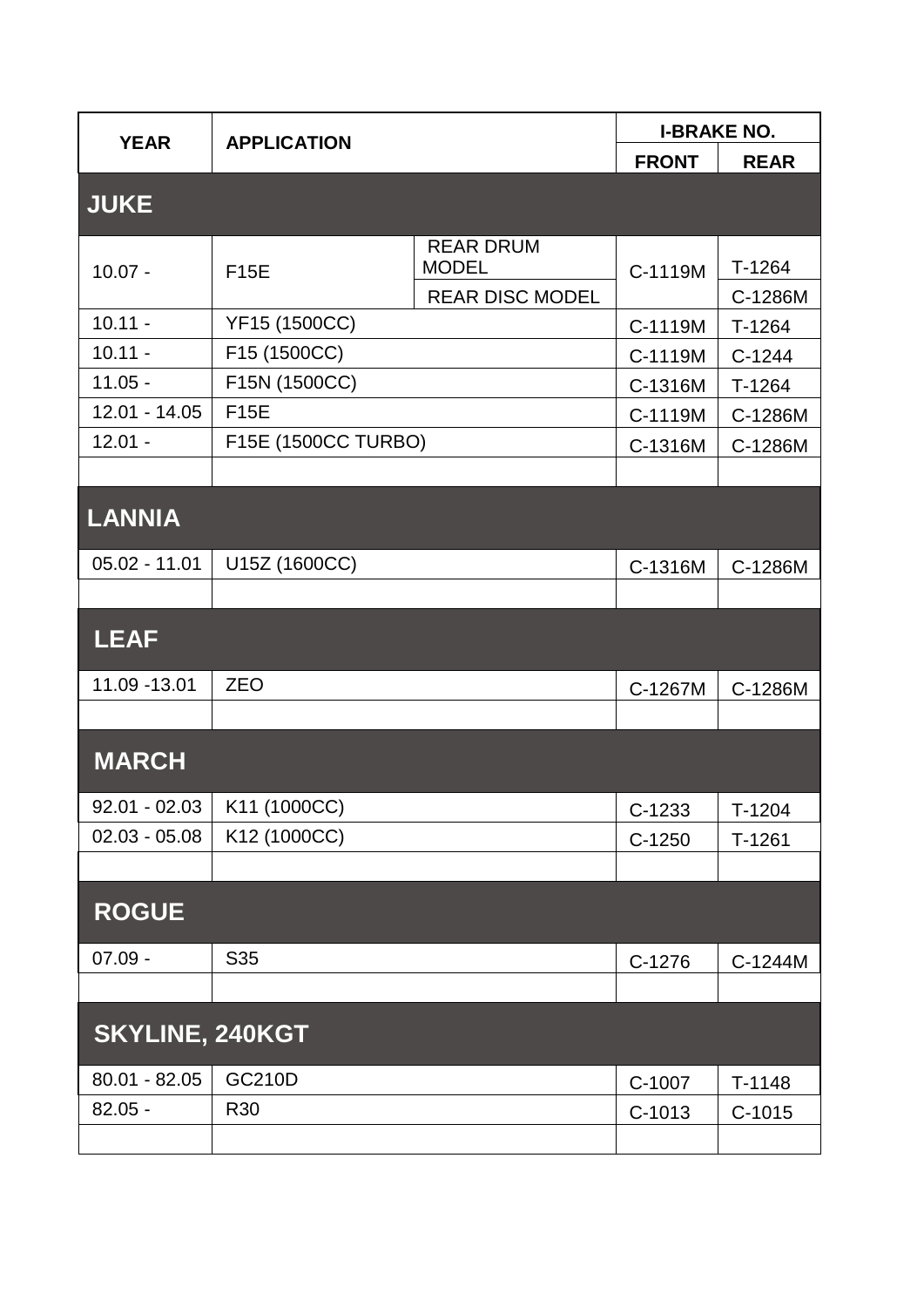| <b>YEAR</b>        | <b>APPLICATION</b>         | <b>I-BRAKE NO.</b> |             |
|--------------------|----------------------------|--------------------|-------------|
|                    |                            | <b>FRONT</b>       | <b>REAR</b> |
| <b>SUNNY</b>       |                            |                    |             |
|                    |                            |                    |             |
| 81.10 - 85.04      | B11 (1300CC)               | $C-1018$           | T-1160      |
| 85.04 - 90.08      | B12 (1300CC)               | $C-1018$           | T-1160      |
| $90.08 - 93.12$    | <b>B13 PETROL (1300CC)</b> | $C-1133$           | $T-1185$    |
| $90.08 - 93.12$    | <b>B13 DIESEL (2000CC)</b> | $C-1025$           | $T-1122$    |
| 93.12 - 98.07      | B14 (1600CC)               | C-1202             | $T-1122$    |
| $00.06 - 05.10$    | N <sub>16</sub> (1300CC)   | $C-1233$           | T-1167      |
|                    |                            |                    |             |
| <b>TITAN</b>       |                            |                    |             |
| $10.08 - 15.11$    | A60(5600CC)                | C-1304M            | C-1313M     |
|                    |                            |                    |             |
|                    |                            |                    |             |
| <b>TK55</b>        |                            |                    |             |
| $11.10 -$          | TK <sub>3</sub>            | C-1290M            | N/A         |
|                    |                            |                    |             |
| <b>VENUCIA e30</b> |                            |                    |             |
|                    |                            |                    |             |
| $13.10 -$          | <b>VNZEO</b>               | C-1267M            | C-1286M     |
|                    |                            |                    |             |
| <b>VERSA</b>       |                            |                    |             |
| $15.01 -$          | N17B (1000CC)              | C-1288M            | N/A         |
|                    |                            |                    |             |
| <b>XTERRA</b>      |                            |                    |             |
|                    |                            |                    |             |
| $03.05 - 08.08$    | WD33B                      | C-1263M            | T-1189      |
| $07.07 -$          | N <sub>50</sub>            | C-1297M            | C-1323M     |
|                    |                            |                    |             |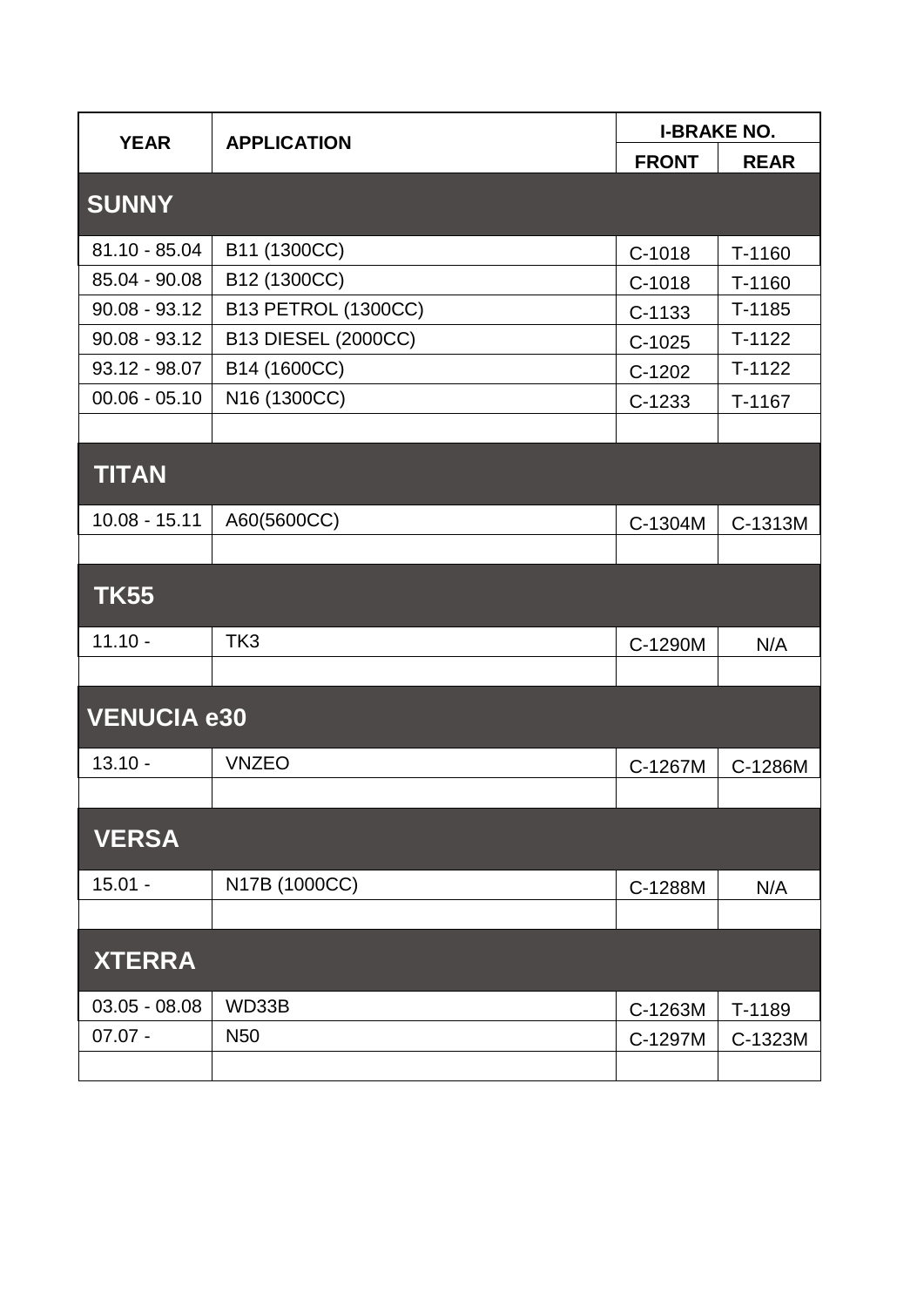## TOYOTA

| <b>YEAR</b><br><b>APPLICATION</b> |                                    | <b>I-BRAKE NO.</b> |             |
|-----------------------------------|------------------------------------|--------------------|-------------|
|                                   |                                    | <b>FRONT</b>       | <b>REAR</b> |
| <b>ALLION - PREMIO</b>            |                                    |                    |             |
|                                   |                                    |                    |             |
| $01.12 - 07.05$                   | NZT240 (1500CC)                    | $C-2180$           | T-2358      |
| $07.05 - 21.03$                   | NZT260 (1500CC)                    | $C-2315$           | T-2389      |
|                                   |                                    |                    |             |
|                                   | ALLPARD, VELLFIRE                  |                    |             |
| $03.12 - 08.04$                   | MNH <sub>10</sub>                  | $C-2223$           | C-2198M     |
| $08.04 - 15.01$                   | ANH20, ATH20 (2400CC)              | $C-2265$           | C-2239M     |
| $15.01 -$                         | <b>GGH30, AGH30</b>                | $C-2316$           | C-2349      |
|                                   |                                    |                    |             |
| <b>AQUA</b>                       |                                    |                    |             |
|                                   |                                    |                    |             |
| $11.12 -$                         | NHP10 (1500CC)                     | $C-2315$           | T-2389      |
|                                   |                                    |                    |             |
| <b>AXIO. FIELDER</b>              |                                    |                    |             |
|                                   |                                    |                    |             |
| 06.09 - 12.04                     | NZE141 (1500CC)<br><b>AXIO</b>     | $C-2315$           | T-2389      |
| $06.09 - 12.04$                   | NZE141G (1500CC)<br><b>FIELDER</b> | $C-2315$           | T-1289      |
| $12.04 -$                         | NZE161 (1500CC HYBRID)             | $C-2315$           | T-2389      |
| $12.04 -$                         | NZE161G (1500CC HYBRID)            | $C-2315$           | T-2389      |
|                                   |                                    |                    |             |
|                                   | <b>CAMRY, CAMRY HYBRID</b>         |                    |             |
|                                   |                                    |                    |             |
| $01.10 - 18.01$                   | ACV30 2WD (2400CC)                 | $C-2222$           | $C-2219$    |
| $01.10 - 18.01$                   | ACV35 4WD (2400CC)                 | C-2222             | $C-2114$    |
| $06.01 - 11.08$                   | ACV40 (2400CC)                     | C-2270             | C-2269      |
| 11.09 - 17.07                     | AVV50 HYBRID (2500CC)              | C-2270             | C-2269      |
| $17.07 -$                         | AXVH70, AXVH75 HYBRID (2500CC)     | N/A                | C-2349      |
|                                   |                                    |                    |             |
| <b>CALYA</b>                      |                                    |                    |             |
| $16.06 -$                         | B401 (1200CC)                      | C-2361M            | T-2346      |
|                                   |                                    |                    |             |
|                                   |                                    |                    |             |
| $C-HR$                            |                                    |                    |             |
| $16.12 -$                         | ZYX10 HYBRID (1800CC)              | C-2360             | C-2349      |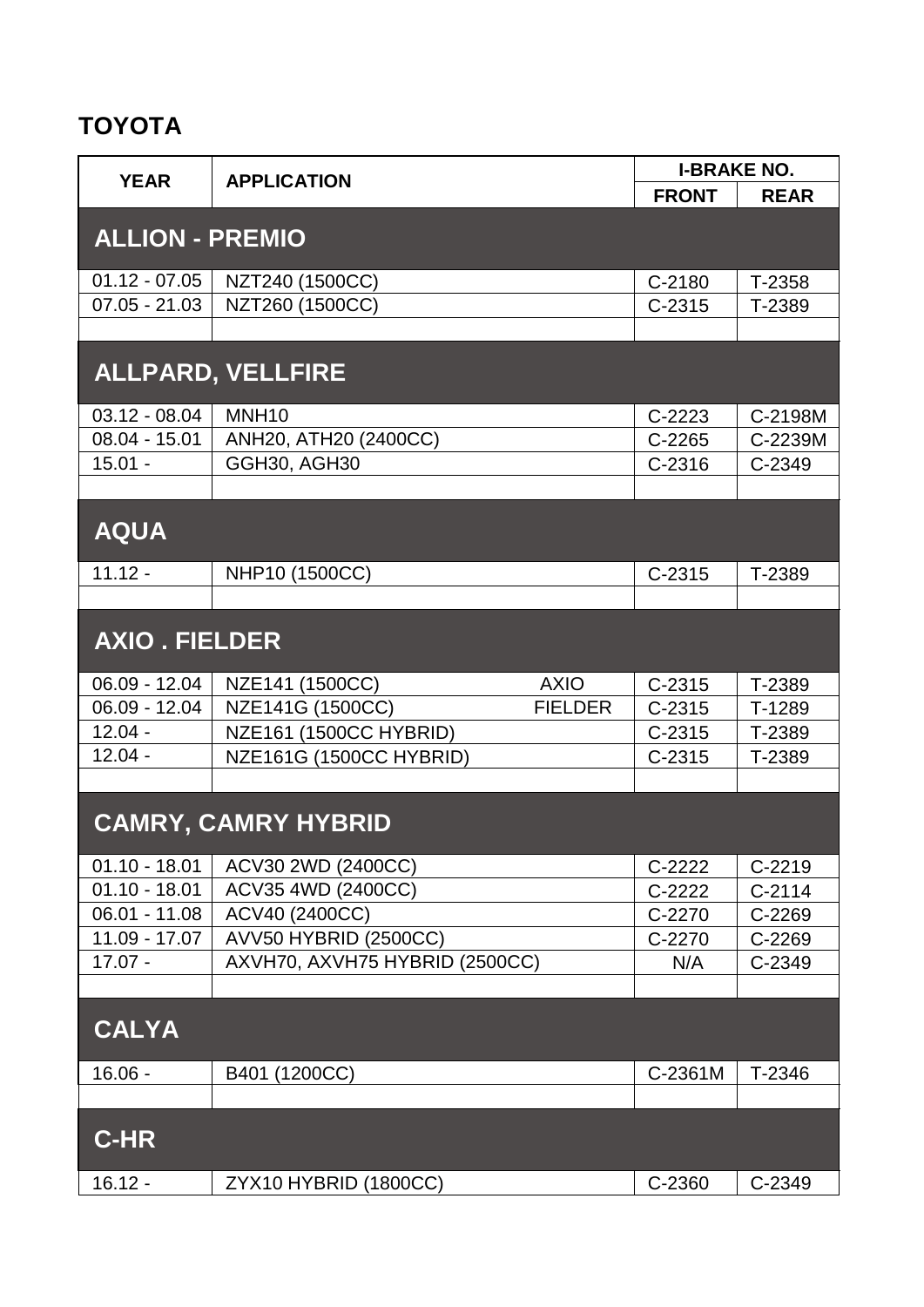|                   | <b>APPLICATION</b>            | <b>I-BRAKE NO.</b> |             |
|-------------------|-------------------------------|--------------------|-------------|
| <b>YEAR</b>       |                               | <b>FRONT</b>       | <b>REAR</b> |
|                   |                               |                    |             |
| <b>COASTER</b>    |                               |                    |             |
| 82.05 - 93.01     | HZB <sub>30</sub>             | C-2052             | T-2295      |
| 82.05 - 93.01     | HDB40                         | T-2294             | T-2295      |
| $93.01 - 16.12$   | BB40 (4000CC)                 | C-2148M            | T-2329      |
| $93.01 - 16.12$   | BB40 (4000CC)                 | T-2329             | T-2329      |
| $17.01 -$         | HZB70                         | C-2140M            | T-2329      |
|                   |                               |                    |             |
| <b>COROLLA</b>    |                               |                    |             |
|                   |                               |                    |             |
| 79.08 - 84.06     | <b>KE70</b>                   | $C-2015$           | T-2202      |
| 83.05 - 87.05     | AE80, EE80 (1300CC)           | $C-2023$           | T-2203      |
| 87.05 - 92.05     | EE90, EE96V (1300CC)          | $C-2023$           | T-2288      |
| $90.09 - 02.06$   | AE100, AE101 (1300CC)         | $C-2023$           | T-2288      |
| $00.08 - 08.08$   | CE120, NZE120 (1300CC)        | $C-2183$           | $C-2204$    |
|                   |                               |                    | T-2342      |
| $07.12 - 14.03$   | CE140 (1300CC)                | $C-2274$           | $C-2254$    |
| $14.07 -$         | NZE170 (1300CC)               | $C-2274$           | $C-2254$    |
|                   | NZE171 (1800CC)               | $C-2253$           | C-2187      |
|                   |                               |                    |             |
| <b>FJ CRUISER</b> |                               |                    |             |
|                   |                               |                    |             |
| $07.12 - 15.12$   | GSJ15 (4000CC)                | C-2228M            | C-2090      |
|                   |                               |                    |             |
| <b>FORTUNER</b>   |                               |                    |             |
|                   |                               |                    |             |
| $05.01 - 12.04$   | <b>GGN50</b>                  | C-2228M            | T-2395      |
| $11.07 - 15.10$   | KUN60, TGN61                  | C-2215M            | T-2395      |
| 13.02 - 16.09     | <b>TGN51</b>                  | C-2228M            | T-2395      |
| $17.10 -$         | GUN155 (2400CC DIESEL TURBO)  | C-2228M            | C-2090      |
| $18.02 -$         | TGN156, TGN166 (2700CC)       | C-2228M            | T-2395      |
|                   | GUN156 (2800CC DIIESEL TURBO) |                    | C-2370      |
|                   |                               |                    |             |
|                   |                               |                    |             |
| IQ                |                               |                    |             |
| $08.11 - 16.03$   | KGJ10 (1000CC)                | C-2283M            | $T-2401$    |
|                   |                               |                    |             |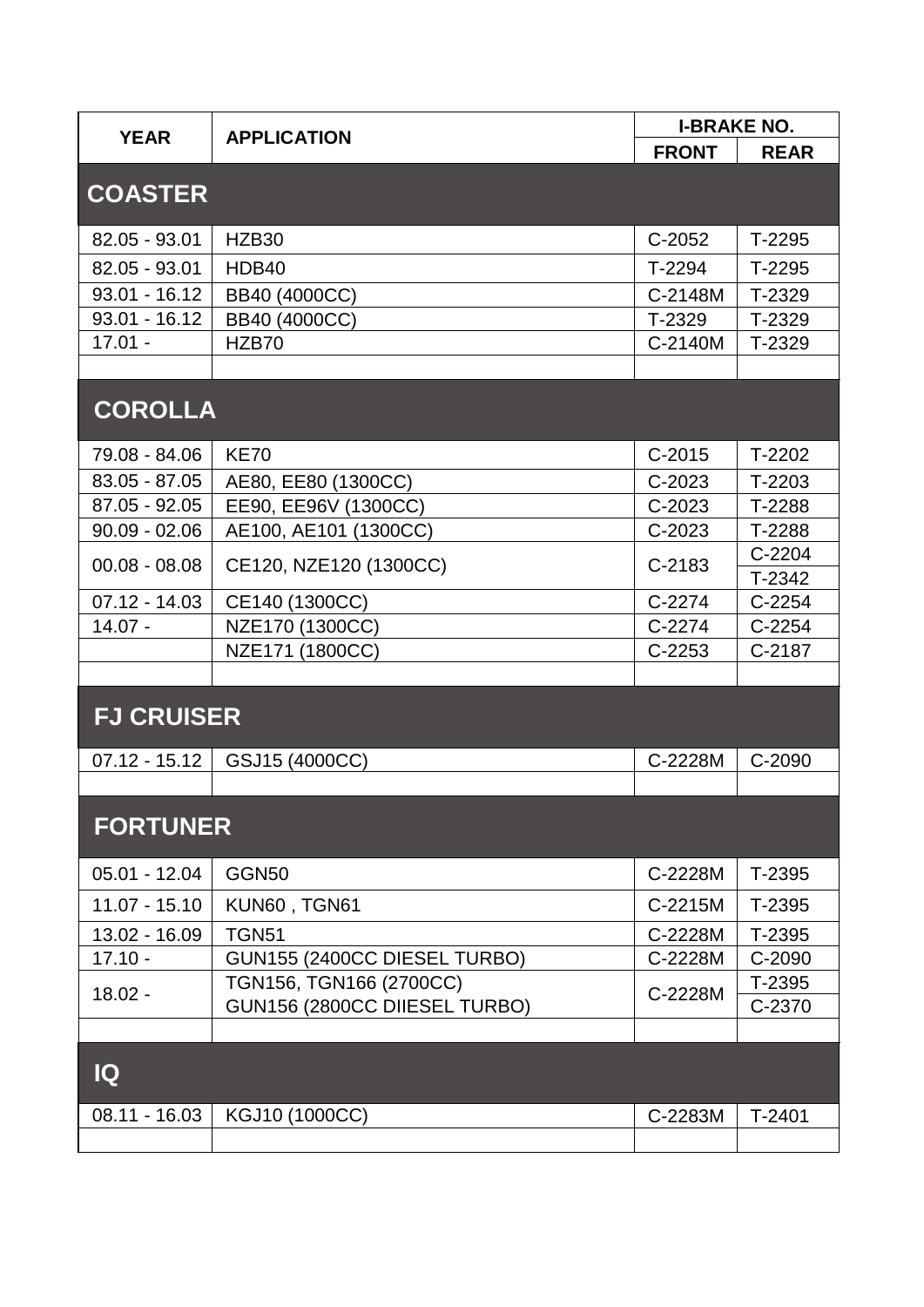| <b>YEAR</b>         | <b>APPLICATION</b>                                       | <b>I-BRAKE NO.</b> |                  |
|---------------------|----------------------------------------------------------|--------------------|------------------|
|                     |                                                          | <b>FRONT</b>       | <b>REAR</b>      |
| GT86, 86            |                                                          |                    |                  |
|                     |                                                          |                    |                  |
| 12.04 - 16.07       | ZN6 (2000CC)                                             | C-7073M            | C-7070M          |
| $16.08 -$           | ZN6 (2000CC)                                             | C-7073M            | C-7064M          |
|                     |                                                          |                    |                  |
| <b>LAND CRUISER</b> |                                                          |                    |                  |
|                     |                                                          |                    |                  |
| $97.01 - 97.12$     | FJ80 (2400CC)                                            | C-2094M            | T-2280           |
| $98.01 - 07.09$     | FZJ100, FZJ105 (2800CC)                                  | C-2177M            | C-2090<br>C-2179 |
| $07.08 - 21.03$     | GRJ200, URJ202, UZJ200 (4000CC)                          | C-2278M            | C-2281           |
|                     |                                                          |                    |                  |
|                     |                                                          |                    |                  |
|                     | <b>LAND CRUISER PRADO</b>                                |                    |                  |
| $90.04 - 96.05$     | LJ78G, LJ71G (2400CC)                                    | C-2082M            | C-2090           |
| $96.05 - 02.10$     | KZJ95W, KZJ90W, VZJ95W, VZJ90W                           | C-2082M            | C-2090           |
| $02.10 - 09.09$     | RZJ120, RZJ125, KDJ121, KDJ120, VZJ121,<br><b>VZJ125</b> | C-2228M            | C-2090           |
| $09.09 - 17.08$     | <b>GRJ151W, GRJ150W</b>                                  | C-2228M            | C-2090           |
| $10.05 - 15.09$     | GRJ150 (4000CC)                                          | C-2228M            | C-2090           |
| $15.09 -$           | GRJ152 (3500CC), TRJ152 (2700CC)                         | C-2228M            | C-2090           |
|                     |                                                          |                    |                  |
| <b>MARK X</b>       |                                                          |                    |                  |
|                     |                                                          |                    |                  |
| $04.11 - 09.10$     | GRX120, GRX125 (2500CC) GRX121<br>(3000CC)               | $C-2193$           | C-2243M          |
|                     | GRX120 (2500CC) GRX121 (3000CC) S                        |                    |                  |
| $04.11 - 09.10$     | <b>PACKAGE</b>                                           | $C-2222$           | C-2243M          |
| 09.10 - 19.12       | GRX130, GRX135 (2500CC) GRX133<br>(3000CC)               | $C-2193$           | C-2243M          |
|                     |                                                          |                    |                  |
|                     |                                                          |                    |                  |
| <b>PASSO</b>        |                                                          |                    |                  |
| $04.06 - 10.02$     | KGC10(1000CC/2WD), KGC15(1000/4WD)                       | C-0045M            | N/A              |
| 10.02 - 16.04       | <b>KGC30, KGC35</b>                                      | C-0045M            | N/A              |
| $16.04 -$           | M700A, M710A (1000CC)                                    | C-0045M            | N/A              |
|                     |                                                          |                    |                  |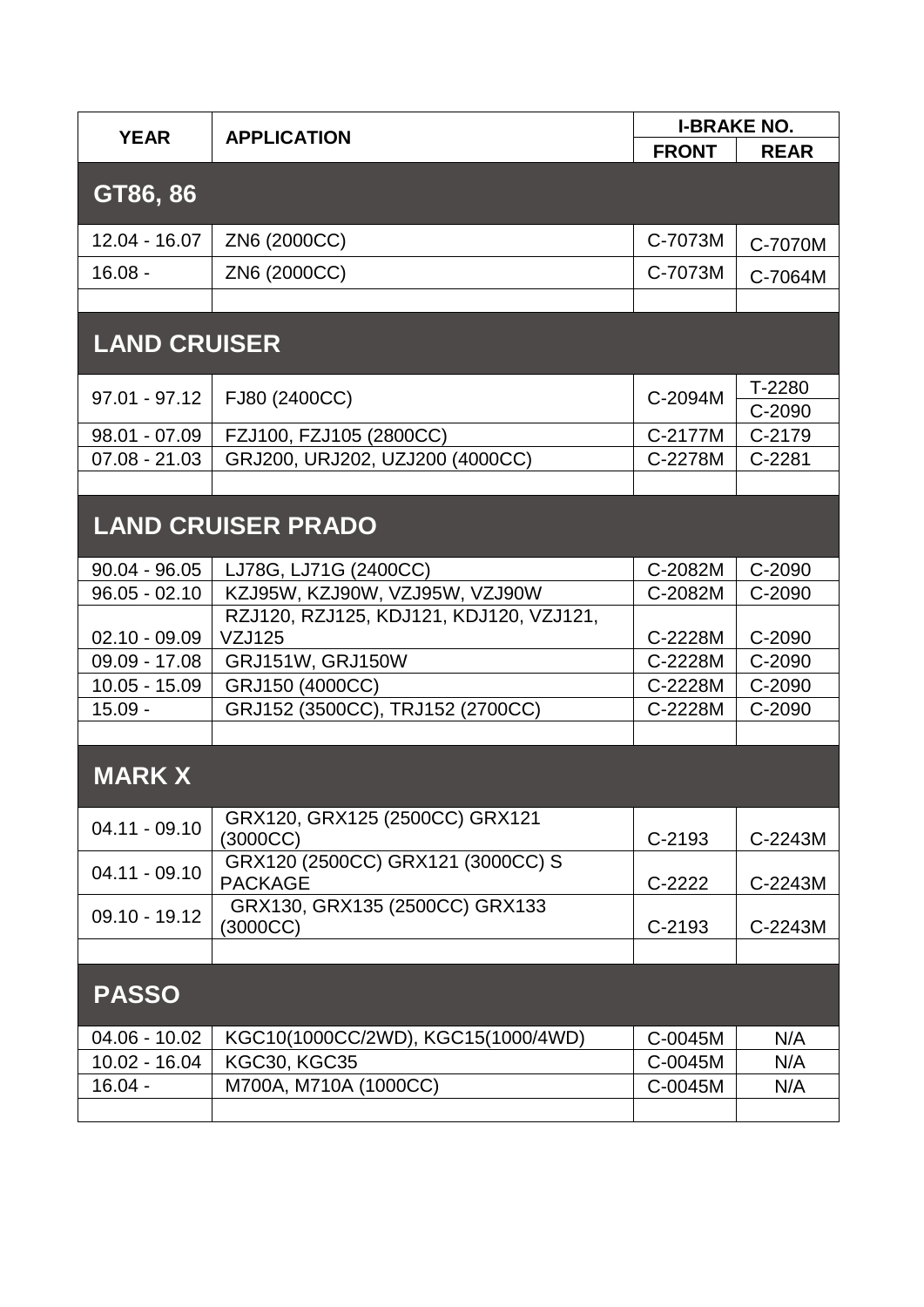| <b>YEAR</b>     | <b>APPLICATION</b> | <b>I-BRAKE NO.</b> |             |
|-----------------|--------------------|--------------------|-------------|
|                 |                    | <b>FRONT</b>       | <b>REAR</b> |
| <b>PRIUS</b>    |                    |                    |             |
| $03.09 - 08.04$ | NHW20 (1500CC)     | C-2283M            | N/A         |
|                 |                    |                    |             |
| <b>SIENTA</b>   |                    |                    |             |
| $16.11 -$       | NSP170 (1500CC)    | $C-2253$           | $C-2326$    |
|                 |                    |                    |             |
| <b>YARIS</b>    |                    |                    |             |
| $20.03 -$       | NSP150 (1300CC)    | C-2343             | $T-2417$    |
|                 |                    |                    |             |
| <b>VITZ</b>     |                    |                    |             |
| $99.01 - 05.01$ | SCP10 (1000CC)     | $C-2174$           | T-2350      |
| $05.01 - 10.12$ | KSP90 (1000CC)     | $C-2252$           | T-2342      |
| $10.12 - 12.05$ | KSP130 (1000CC)    | $C-2183$           | $T-2401$    |
| $12.05 -$       | KSP130 (1000CC)    | $C-2252$           | T-2383      |
|                 |                    |                    |             |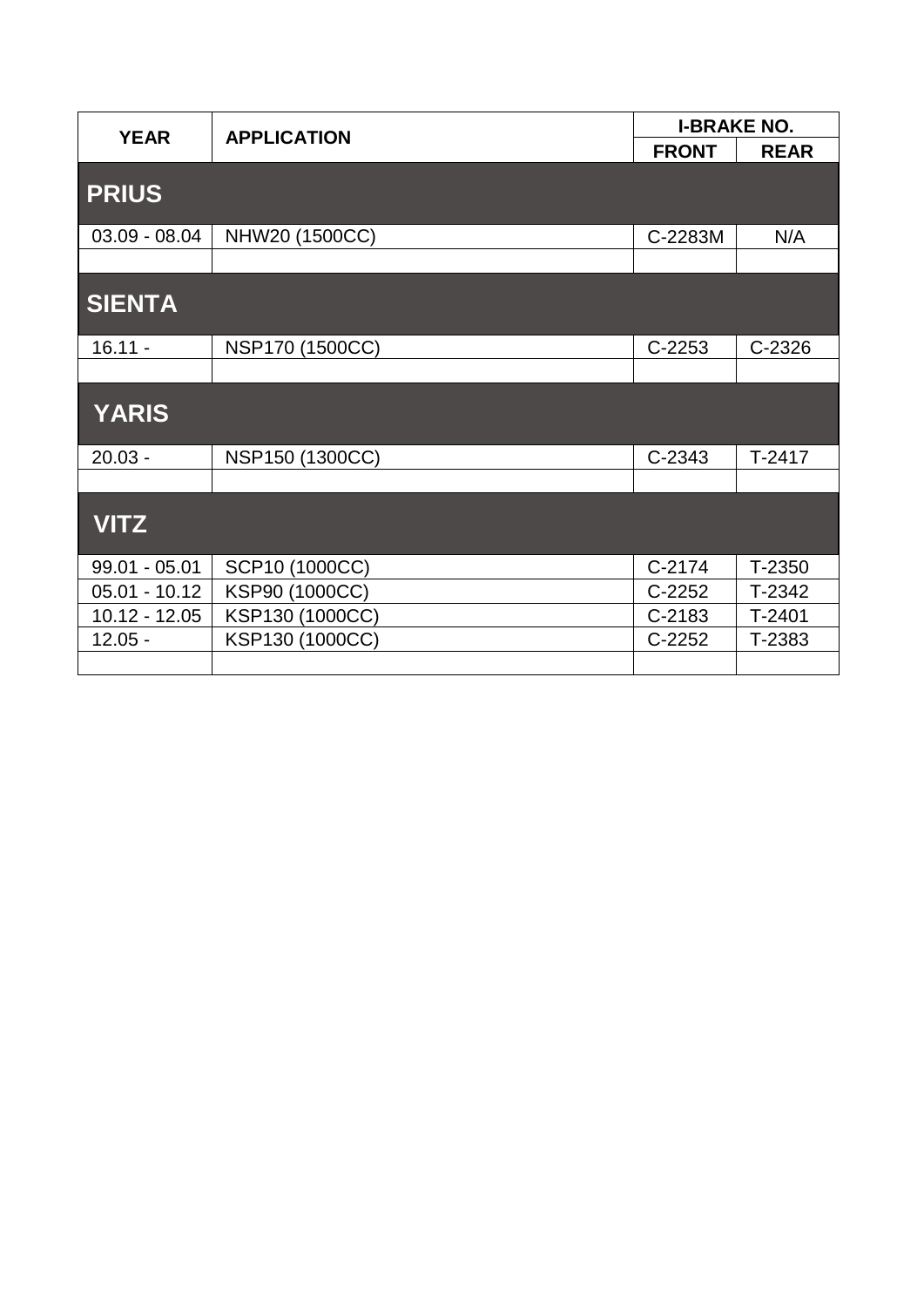# SUZUKI

| <b>YEAR</b><br><b>APPLICATION</b> | <b>I-BRAKE NO.</b>          |              |             |
|-----------------------------------|-----------------------------|--------------|-------------|
|                                   |                             | <b>FRONT</b> | <b>REAR</b> |
|                                   | ALTO, FRONTE, FX, MEHRAN    |              |             |
| 79.09 - 88.08                     | SS80 (800CC)                | C-5009       | T-9907      |
| 84.08 - 19.04                     | CA/CB71 (800CC)             | C-5009       | T-7728      |
| 88.04 - 94.11                     | CL11 (660CC)                | C-9016       | T-9944      |
| 94.11 - 98.09                     | HC11V, HD11V (660CC)        | C-9023       | T-9944      |
| $98.10 - 04.12$                   | HA12S, HA22S, HA23S (660CC) | C-9027       | C-9959      |
| $98.10 - 12.06$                   | RA410 (1000CC)              | C-9015       | T-9933      |
| $04.09 - 09.12$                   | HA24S, HA24V (660CC)        | C-9041       | T-9967      |
| $09.12 - 14.12$                   | HA25S, HA25V (660CC)        | C-9061       | T-9967      |
| $14.12 -$                         | HA36S, HA36V (660CC)        | C-9074       | T-9999      |
|                                   |                             |              |             |
| <b>APV, MEGA CARRY</b>            |                             |              |             |
| $04.05 -$                         | G15A (1500CC)               | C-2282       | T-9980      |
| $04.02 - 19.05$                   | G15A (1500CC)               | C-2282       | T-9000      |
|                                   |                             |              |             |
| <b>BALENO</b>                     |                             |              |             |
| $95.02 - 02.10$                   | SY413 (1300CC)              | C-9025       | T-0032      |
|                                   |                             |              |             |
| <b>CARRY - EVERY</b>              |                             |              |             |
| $79.05 -$                         | ST30 (800CC)                | T-9910       | T-9910      |
| 85.03 - 91.09                     | DA71, DB71, DA81 (800CC)    | T-9931       | T-9919      |
| $91.09 - 99.01$                   | DC51B (660CC)               | C-9017       | T-9918      |
| $99.01 - 01.09$                   | DA52, DB52, (660CC)         | C-9028       | T-9951      |
| $01.09 - 02.05$                   | DA62 (660CC)                | C-9028       | T-9962      |
| $02.05 - 05.08$                   | DA63 (660CC)                | C-9041       | T-5524      |
| $05.08 - 15.02$                   | DA64 (660CC)                | C-9041       | T-9973      |
| $05.08 - 15.02$                   | DA65 (660CC)                | C-9027       | T-9966      |
| $15.02 -$                         | DA17V, DA17W (660CC)        | C-9061       | T-9005      |